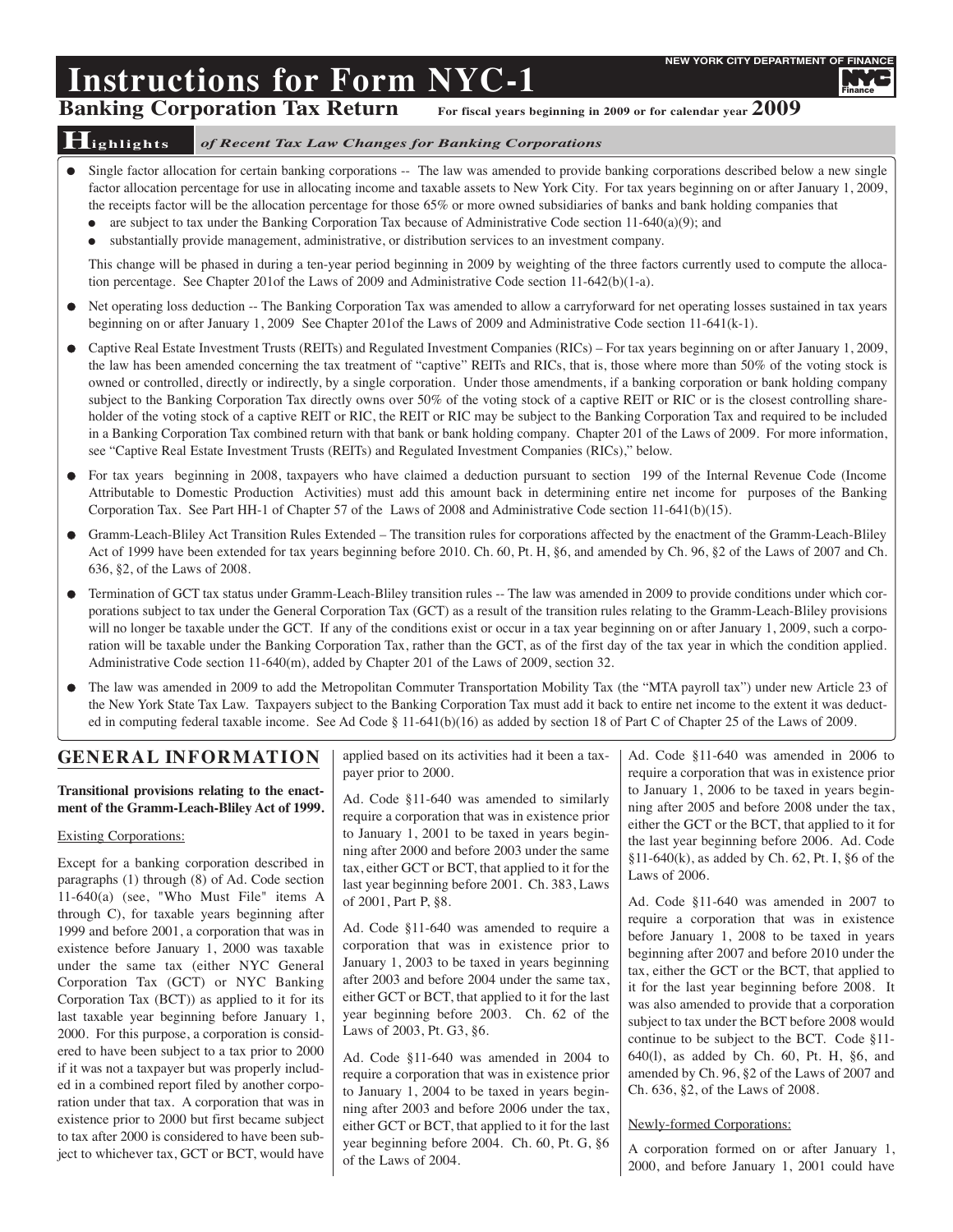elected to be subject to either the GCT or BCT for its taxable years beginning after 1999 and before 2001 **provided:**

- the corporation was a financial subsidiary, or
- at least 65% of the corporation's voting stock was owned or controlled, directly or indirectly, by a financial holding company, and the corporation was principally engaged in activities described in sections 4(k) 4 or 4(k)5 of the Bank Holding Company Act of 1956, as amended, or described in regulations promulgated under that section.

A financial subsidiary is a corporation whose voting stock is 65% or more owned or controlled directly or indirectly, by a banking corporation (including a corporation that elected to be subject to the BCT under these transition rules) described in paragraphs (1) through (3) of Ad. Code section 11-640(a) and described in 12 USCS section 24a or section 46 of the Federal Deposit Insurance Act.

A financial holding company is a corporation that has filed with the Federal Reserve Board a written declaration of its election to be a financial holding company under section 4(i) of the Bank Holding Company Act of 1956, as amended, provided the Federal Reserve Board has not found that election to be ineffective.

**An election by a newly-formed corporation under this provision had to be made on or before the due date for filing its return for the applicable year, including extensions, and was made by filing the return required under the appropriate tax. The election is irrevocable.**

Ad. Code §11-640(h) permits a corporation formed on or after January 1, 2001 and before January 1, 2003 to make a comparable election for its first tax year beginning after 2000 and before 2003 if it meets the requirements described above.

Ad. Code §11-640(i) permits a qualifying corporation formed on or after January 1, 2003 and before January 1, 2004 to make a comparable election for its first tax year beginning after 2002 and before 2004. Ch. 62 of the Laws of 2003, Pt. G3, §6

Ad. Code §11-640(j) permits a qualifying corporation formed on or after January 1, 2004 and before January 1, 2006 to make a comparable election for its first taxable year beginning after 2003 and before 2006. Ch. 60, Pt. G, §6 of the Laws of 2004.

Ad. Code §11-640(k) permits a qualifying corporation formed on or after January 1, 2006 and before January 1, 2008 to make a comparable election for its first taxable year beginning after 2005 and before 2008. Ch. 62, Pt. I, §6 of the Laws of 2006.

Ad. Code §11-640(l) permits a qualifying corporation formed on or after January 1, 2008 and before January 1, 2010 to make a comparable election for its first taxable year beginning after 2007 and before 2010. Ch. 60, Pt. H, §6, as amended by Ch. 96, §2 of the Laws of 2007 and Ch. 636, §2, of the Laws of 2008.

### Combined Filing under Transitional Provisions

A bank holding company doing business in the City that, during a taxable year beginning after 1999 and before 2010, registers for the first time as a bank holding company under the Bank Holding Company Act of 1956, as amended, and elects to be a financial holding company, may file a combined report under the BCT for such year with one or more banking corporations doing business in the City and 65% or more owned or controlled, directly or indirectly, by that bank holding company without seeking permission from the Commissioner. In addition, such bank holding company may, without seeking the Commissioner's permission: (i) include in a combined report filed for a subsequent year beginning after 1999 and before 2010 any eligible banking corporation that, for the first time in such subsequent year, either is doing business in the City or meets the above ownership requirements; and (ii) eliminate from a combined report filed in any such subsequent year any corporation no longer meeting the requirements for combination in such subsequent year. Except as provided above, the permission of the Commissioner is required for any such bank holding company to cease to file on a combined basis, elect to file on a combined basis or make any changes to the composition of the group of corporations filing on a combined basis for any subsequent year. Ad. Code §11-646(f)(2)(iv).

# Termination of GCT Tax Status under Transitional Provisions

The law was amended in 2009 to provide conditions under which corporations subject to tax under the GCT as a result of the transition rules relating to the Gramm-Leach-Bliley provisions (both existing and newly-formed corporations as described above) will no longer be taxable under the GCT. If any of the conditions set out below exist or occur in a tax year beginning on or after January 1, 2009, such a corporation will be taxable under the BCT, rather than the GCT, as of the first day of the tax year in which the condition applied:

- The corporation ceases to be a taxpayer under the GCT.
- The corporation becomes subject to the fixed dollar minimum tax under Ad. Code section  $11-604(1)(E)(a)(4)$ .
- The corporation has no wages or receipts allocable to New York City pursuant to Ad. Code section 11-604(1), or is otherwise inactive. However, this condition does not apply to a corporation that is engaged in the active conduct of a trade or business, or substantially all of the assets of which are stock and securities of corporations that are directly or indirectly controlled by it and are engaged in the active conduct of a trade or business.
- 65% or more of the voting stock of the corporation becomes owned or controlled directly by a corporation that acquired the stock in a transaction (or series of related transactions) that qualifies as a purchase within the meaning of Internal Revenue Code section 338(h)(3), unless both corporations, immediately before the purchase, were members of the same affiliated group (as such term is defined in IRC section 1504 without regard to the exclusions provided for in 1504(b)).
- The corporation, in a transaction or series of related transactions, acquires assets, whether by contribution, purchase, or otherwise, having an average value as determined in accordance with Ad. Code section 11-604(2) (or, if greater, a total tax basis) in excess of 40% of the average value (or, if greater, the total tax basis) of all assets of the corporation immediately before the acquisition and, as a result of the acquisition, the corporation is principally engaged in a business that is different from the business immediately before the acquisition (provided that such different business is described in Ad. Code section  $11-640(a)(9)(i)$  or (ii)).

Ad. Code section 11-640(m).

# **Captive Real Estate Investment Trusts (REITs) and Regulated Investment Companies (RICs).**

# Captive REITs and RICs.

For tax years beginning on or after January 1, 2009, the law has been amended to provide that a captive REIT or RIC must generally be included in a combined return under the General Corporation Tax (GCT) or Banking Corporation Tax (BCT). Under new Ad. Code 11-601.12, a REIT or RIC is a captive REIT or RIC if more than 50% of its voting stock is owned or controlled, directly or indirectly, by a single corporation. Any voting stock held in a segregated asset account of a life insurance corporation as described in Internal Revenue Code section 817 is not taken into account for the purpose of determining the percentage of stock ownership. As explained more below, if a corporation subject to the BCT directly owns over 50% of the voting stock of a captive REIT or RIC or is the "closest controlling shareholder"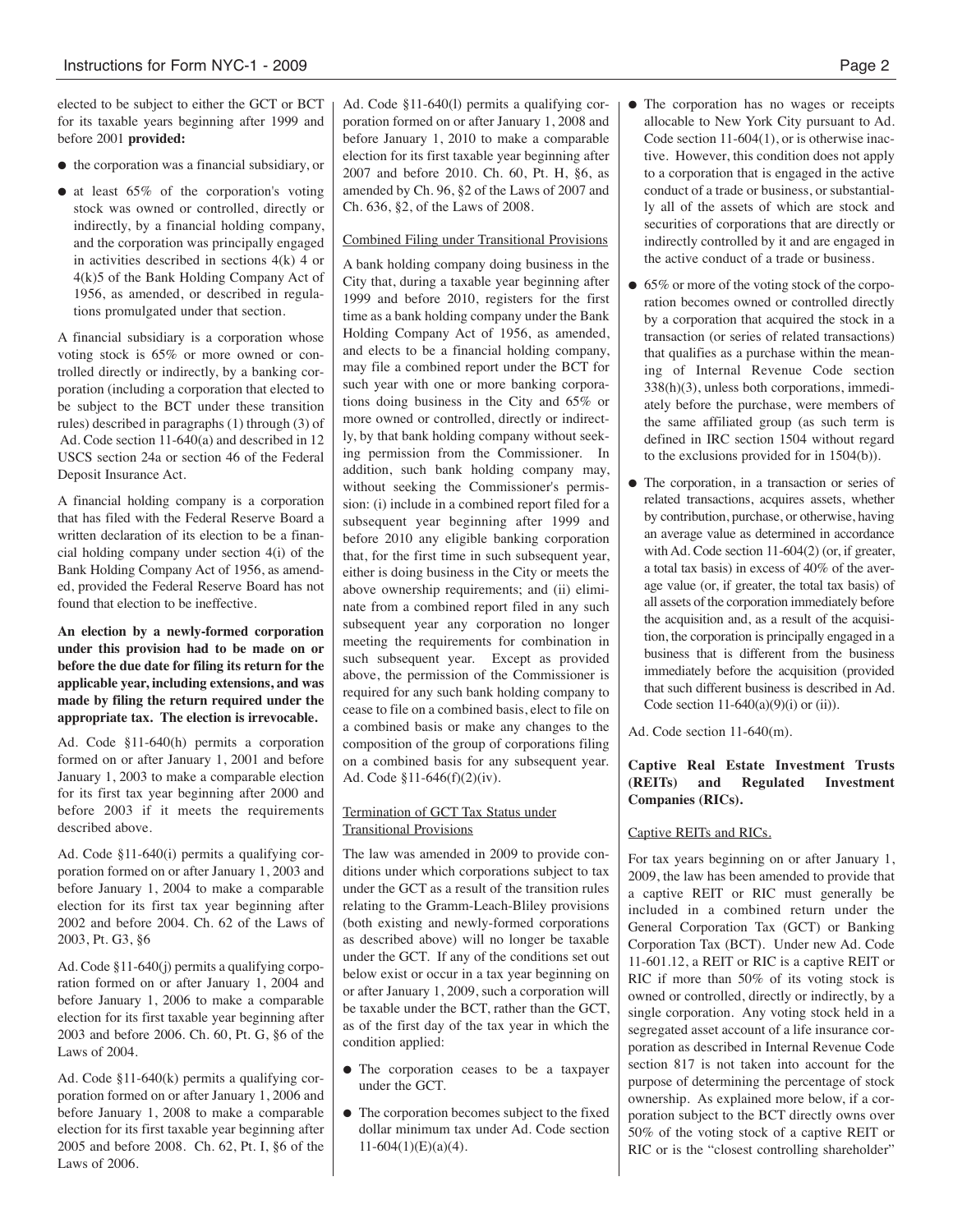of a captive REIT or RIC, then the captive REIT or RIC must be included in a combined return under the BCT with that corporation. For these purposes, the "closest controlling stockholder" means the corporation: (a) that indirectly owns or controls over 50% of the voting stock of a captive REIT or RIC; (b) is subject to tax under the GCT or BCT or otherwise required to be included in a combined return or report under the GCT or BCT; and (c) is the fewest tiers of corporations away in the ownership structure from the captive REIT or RIC

If a captive REIT or RIC is required to be included in a combined return under the BCT, it will be subject to tax under the BCT and will not be subject to tax under the GCT, and, as a result, must file an NYC-1 return. Ad. Code section 11- 640(d). The Gramm-Leach-Bliley transitional provisions do not apply to a captive REIT or a RIC required to be included in a combined return under the BCT as provided by Ad. Code section  $11-640(g)(4)$ .

#### Requirement to be Included in a Combined Return under the BCT.

A captive REIT or RIC must be included in a combined return under the BCT under the following conditions:

- (a) A captive REIT or a RIC must be included in a combined return with the banking corporation or bank holding company that directly owns or controls over 50% of the voting stock of the captive REIT or RIC if that banking corporation or bank holding company is subject to tax or required to be included in a combined return under the BCT.
- (b) If over 50% of the voting stock of a captive REIT or RIC is not directly owned or controlled by a banking corporation or bank holding company that is subject to tax or required to be included in a combined return under the BCT, then the captive REIT or RIC must be included in a combined return or report under the BCT with the corporation that is the "closest controlling" stockholder of the captive REIT or RIC if it is subject to the BCT.
- (c) If the corporation that directly owns or controls the voting stock of the captive REIT or captive RIC is a corporation organized under the laws of a foreign country and not permitted to make a combined return as provided in Ad. Code section 11-  $646(f)(4)(ii)$ , then the captive REIT or captive RIC must determine the closest controlling shareholder under Ad. Code section 11-646(f)(2) to be included in a combined return with that corporation. If the corporation that is the closest controlling stockholder of the captive REIT or captive RIC is

a corporation not permitted to make a combined return, then that corporation is deemed to not be in the ownership structure of the captive REIT or captive RIC, and the closest controlling stockholder will be determined under Ad. Code section 11-  $646(f)(2)$  without regard to that corporation.

- (d) If a captive REIT owns the stock of a qualified REIT subsidiary (as defined in IRC section  $856(i)(2)$ ), then the qualified REIT subsidiary must be included in any combined return required to be made by the captive REIT that owns its stock.
- (e) If a captive REIT or a RIC is required by any of the conditions set out herein to be included in a combined return with another corporation, and that other corporation is required to be included in a combined return with another corporation under other provisions of Ad. Code 11-646(f), the captive REIT or RIC must be included in that combined return with those corporations.
- (f) A captive REIT or RIC must not be included in a combined return or report under the BCT or GCT if a banking corporation or bank holding company that directly or indirectly owns or controls over 50% of the voting stock of the captive REIT or RIC and is the closest controlling stockholder of the captive REIT or RIC is a member of an affiliated group (1) that does not include any corporation that is engaged in a business that a subsidiary of a bank holding company would not be permitted to be engaged in, unless the business is de minimus, and (2) whose members own assets the combined average of which does not exceed \$8 billion. In that instance, the captive REIT or RIC is subject to the provisions of Ad. Code section 11-603.7 or 11-603.8. The term affiliated group is defined in IRC section 1504 without regard to the exceptions of 1504(b).

# Computation of tax for Captive REITs and RICs.

In the case of a combined return under the BCT, the tax is measured by the combined entire net income, combined alternative entire net income, or combined taxable assets of all the corporations included in the return, including any captive REIT or RIC.

In the case where a captive REIT is required under Ad. Code section 11-646(f) to be included in a combined return, "entire net income" means real estate investment trust taxable income as defined in IRC section 857(b)(2) (as modified by section 858), plus the capital gains amount taxable under IRC 857(b)(3), subject to the modifications to entire net income required by Ad. Code section 11-641.

In the case where a RIC is required under Ad. Code section 11-646(f) to be included in a combined return, "entire net income" means investment company taxable income as defined in IRC section 852(b)(2) (as modified by section 855), plus the capital gains amount taxable under IRC section 852(b)(3), subject to the modifications to entire net income required by Ad. Code section 11-641.

Under new Ad. Code section 11-641(e)(16), a deduction is allowed in determining entire net income, to the extent not deductible in determining federal taxable income, for 100% of dividend income from subsidiary capital received during the taxable year. The dividend income must be directly attributable to a dividend from a captive REIT or RIC for which the captive REIT or RIC claimed a federal dividends paid deduction and that captive REIT or RIC is included in a combined return or report under the BCT.

In computing entire net income, the deduction under the IRC for dividends paid by the captive REIT or RIC to any member of the affiliated group that includes the corporation that directly or indirectly owns over 50% of the voting stock of the captive REIT or RIC must be included in the federal taxable income of the captive REIT or RIC. This added back will be phased in over three years. For tax years beginning on or after January 1, 2009 and before January 1, 2011, 75% of the amount deducted on the REIT or RICs federal return must be added back. For tax years beginning on or after January 1, 2011, 100% of the amount deducted on the REIT or REITs federal return must be added back. The term affiliated group is defined in IRC section 1504 without regard to the exceptions of 1504(b).

# **WHO MUST FILE**

The Banking Corporation Tax Law imposes a tax on every banking corporation for the privilege of doing business in New York City in a corporate or organized capacity for all or any part of its taxable year. It also imposes the tax on bank holding companies, captive real estate investment trusts (REITs), and captive regulated investment companies (RICs) when included in a combined return.

Banking corporations that have made an election under Subchapter S of the Internal Revenue Code are subject to tax as if no S election were made. Ad. Code §11-641(a)(4) and (5).

Included as banking corporations are the following:

**A. New York State banking corporations -** Every corporation organized under the laws of New York State which is authorized to do or is doing a banking business is a banking corporation. Such corporations include, but are not limited to, commercial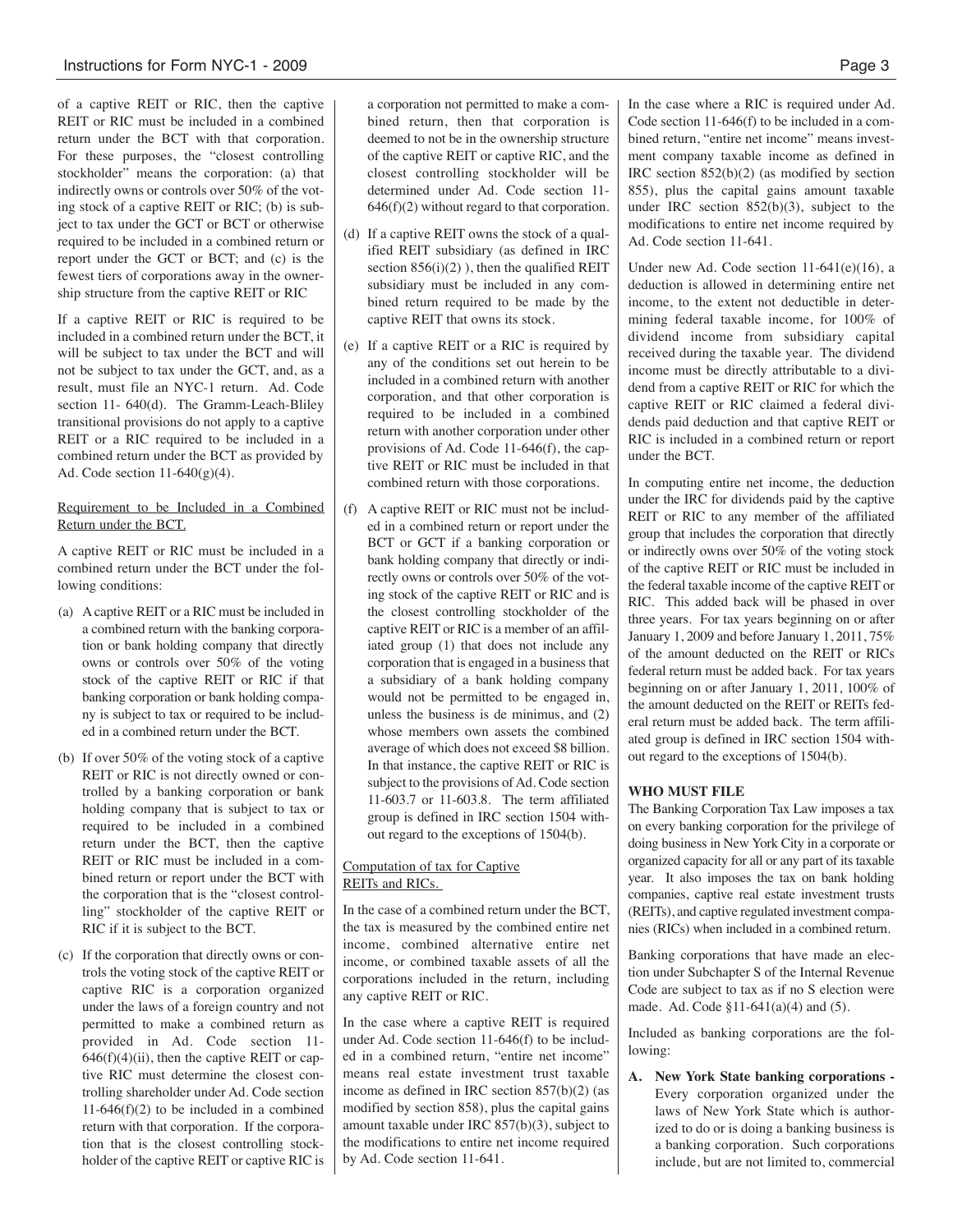banks, trust companies, limited purpose trust companies, subsidiary trust companies, savings banks, savings and loan associations, agreement corporations, and the New York Business Development Corporation. Also included as a banking corporation is the New York State Mortgage Facilities Corporation.

- **B. Banking corporations organized under the laws of another state or country -** Every corporation organized under the laws of another state or country which is doing a banking business is a banking corporation. Such corporations include, but are not limited to, commercial banks, trust companies, savings banks, savings and loan associations and agreement corporations.
- **C. Banking corporations organized under the laws of the United States -** Every National Banking Association, Federal Savings Bank, Federal Savings and Loan Association and every other corporation or association organized under the authority of the United States (including an Edge Act corporation) which is doing a banking business, is a banking corporation. Also classified as a banking corporation is every production credit association organized under the Federal Farm Credit Act of 1933 which is doing a banking business and all of whose stock held by the Federal Production Credit Corporation has been retired.
- **D. Corporations owned by a bank or a bank holding company -** Every corporation which is principally engaged in a business which:
	- 1) might lawfully be conducted by a corporation subject to Article 3 of the New York State Banking Law or by a national banking association; or
	- 2) is so closely related to banking or managing or controlling banks as to be a proper incident thereto as defined in Section 4(c)(8) of the Federal Bank Holding Company Act of 1956, as amended is a banking corporation, provided such corporation's voting stock is 65% or more owned or controlled directly or indirectly by a banking corporation described above or a bank holding company.

A 65% or more owned corporation which was subject to tax under Part II of Title R of Chapter 46 of the Administrative Code (the NYC General Corporation Tax) for its taxable year ending in 1984 and which had made a timely election to continue to be taxable under the General Corporation Tax (now codified as Subchapter 2 of Chapter 6 of Title 11 of the Administrative Code) for its taxable year ending in 1985, continues to be taxable under the General Corporation Tax Law until the election is revoked by the taxpayer. In no event can the election be revoked for part of the tax year. The revocation is made by the filing of a Banking Corporation Tax Return pursuant to Subchapter 3 of Chapter 6 of Title 11 of the Administrative Code.

# **DEFINITION OF DOING BUSINESS WITHIN NEW YORK CITY**

The phrase "doing business" is used in a comprehensive sense and includes all activities which occupy the time or labor of people for profit. In determining whether or not a corporation is doing business in New York City consideration is given to such factors as: the nature, continuity, frequency and regularity of the activities of the corporation in New York City; the location of the corporation's offices and other places of business; the employment in New York City of agents, officers and employees of the corporation; and other relevant factors. Activities which constitute doing business in New York City include: operating a branch, loan production office, representative office or a bona fide office in New York City. Activities which do not constitute doing business in New York City include: occasionally acquiring a security interest in real or personal property located in New York City, occasionally acquiring title to property located in New York City through foreclosure of a security interest, or the mere holding of meetings of the board of directors in New York City.

See also Ad. Code 11-640(f) regarding Alien Corporations.

# **DEFINITION OF BANKING BUSINESS**

The phrase "banking business" means the business a corporation may be created to do under Article 3 (Banks and Trust Companies), Article 3-B (Subsidiary Trust Companies), Article 5 (Foreign Banking Corporations and National Banks), Article 5-A (New York Business Development Corporation), Article 6 (Savings Banks) or Article 10 (Savings and Loan Associations) of the New York State Banking Law, or the business a corporation is authorized to do by such articles. With respect to a national banking association, federal savings bank, federal savings and loan association or production credit association, the phrase "banking business" means the business a national banking association, federal savings bank, federal savings and loan association or production credit association may be created to do or is authorized to do under the laws of the United States or the laws of New York State.

The phrase "banking business" also means such business as any corporation organized under the authority of the United States or organized under the laws of any other state or country has authority to do which is substantially similar to the business which a corporation may be created to do under Article 3, 3-B, 5, 5-A, 6 or 10 of the New York State Banking Law, or any business which a corporation is authorized to do by such article.

# **DEFINITION OF A BANK HOLDING COMPANY**

The phrase "bank holding company" means:

- a corporation subject to Article 3-a of the New York State Banking Law;
- a corporation registered under the Federal Bank Holding Company Act of 1956, as amended; or
- a corporation registered as a savings and loan holding company (excluding a diversified savings and loan holding company) under the Federal National Housing Act, as amended.

## **DEFINITION OF AN ALIEN CORPORATION**

The phrase "alien corporation" means a corporation organized under the laws of a country other than the United States.

# **DEFINITION OF AN INTERNATIONAL BANKING FACILITY (IBF)**

The phrase "International Banking Facility" means an international banking facility located in New York State. The phrase has the same meaning as is set forth in the New York State Banking Law or regulations promulgated thereunder or as is set forth in the laws of the United States or regulations of the Board of Governors of the Federal Reserve System.

See Schedule F instructions for information on the IBF modification method and the IBF allocation method.

# **ALLOCATION**

A corporation which is doing business both within and without New York City is entitled to allocate its entire net income, alternative entire net income, taxable assets, and issued capital stock within and without New York City. A corporation which is not doing business outside New York City must allocate its entire net income, alternative entire net income, taxable assets and issued capital stock 100% to New York City. However, a corporation that has an International Banking Facility (IBF) located in New York State may elect to reflect the results of its IBF operations in its entire net income allocation percentage and in its alternative entire net income allocation percentage.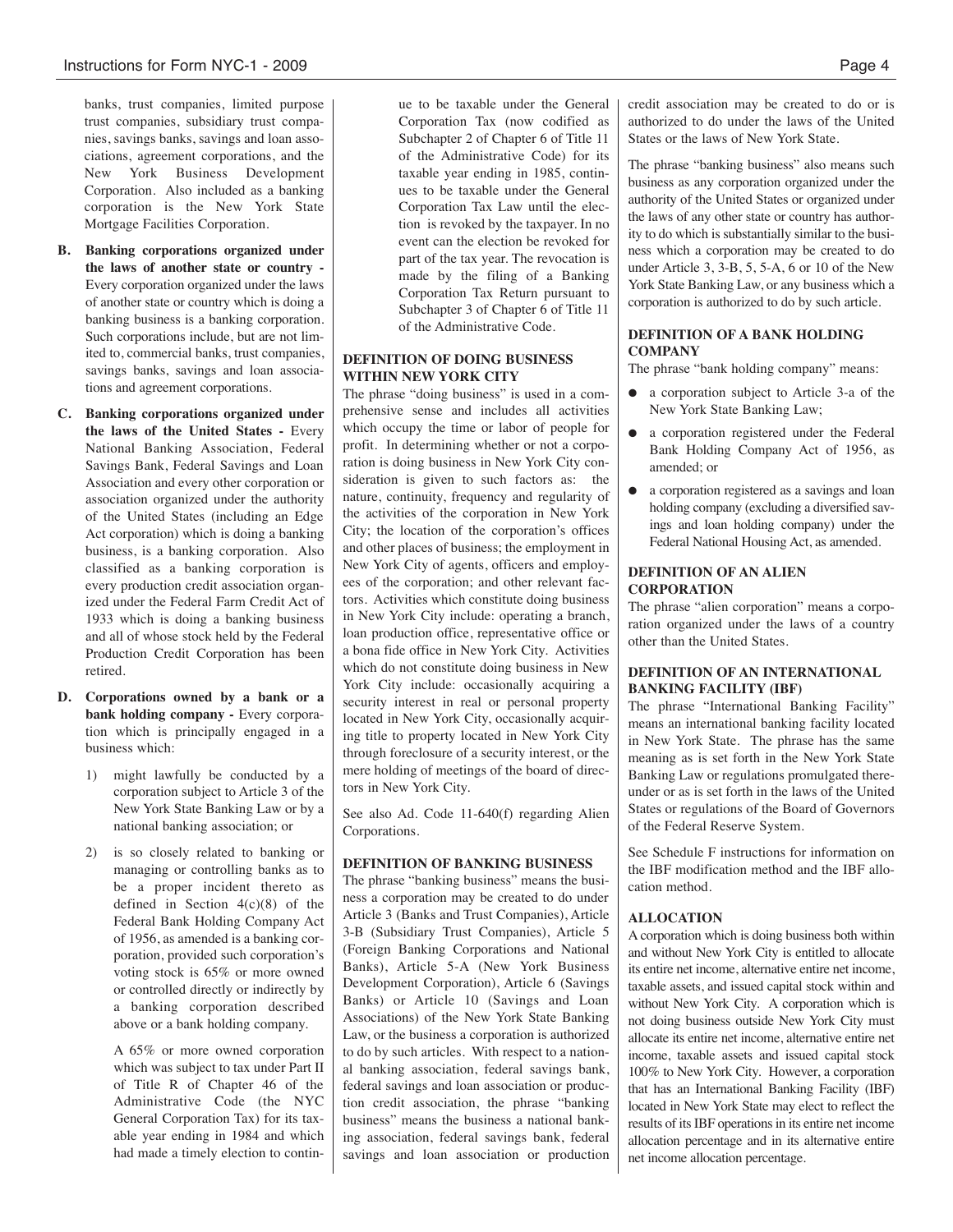# **COMBINED RETURN**

In all cases where a combined return is permitted or required, a completed Form NYC-1 must be filed by each corporation included in the combined return.

# **COPY OF FEDERAL RETURN**

Attach a copy of federal Form 1120 or 1120F, including all attachments, and any other returns or information requested in this return.

# **WHERE AND WHEN TO FILE**

The due date for filing is on or before March 15, 2010 or for fiscal year taxpayers, on or before the 15th day of the 3rd month following the close of the fiscal year. Mail returns to:

> **NYC Department of Finance P.O. Box 5120 Kingston, NY 12402-5120**

# **AUTOMATIC EXTENSIONS**

An automatic extension of six months for filing this return will be allowed if, by the original due date, the taxpayer files with the Department of Finance an application for automatic extension on Form NYC-EXT and pays the amount properly estimated as its tax. See the instructions for Form NYC-EXT for information regarding what constitutes a properly estimated tax for this purpose. Failure to pay a properly estimated amount will result in a denial of the extension.

A taxpayer with a valid six-month automatic extension filed on Form NYC-EXT may request up to two additional three-month extensions by filing Form NYC-EXT.1**.** A separate Form NYC-EXT.1 must be filed for each additional three-month extension.

Mail both NYC-EXT and NYC-EXT.1 to the address indicated on the form.

**Special short-period returns:** If this is **NOT** a final return and your Federal return covered a period of less than 12 months as a result of your joining or leaving a Federal consolidated group or as a result of a Federal IRC §338 election, this return generally will be due on the due date for the Federal return and not on the date noted above. **Check the box on the front of the return.**

# **SIGNATURE**

This report must be signed by an officer authorized to certify that the statements contained herein are true.

**PREPARER AUTHORIZATION:** If you want to allow the Department of Finance to discuss your return with the paid preparer who signed it, you must check the "yes" box in the signature area of the return. This authorization applies only to the individual whose signature appears in the "Preparer's Use Only" section of your return. It does not apply to the firm, if any, shown in that section. By checking the "Yes" box, you are authorizing the Department of Finance to call the preparer to answer any questions that may arise during the processing of your return. Also, you are authorizing the preparer to:

- Give the Department any information missing from your return,
- Call the Department for information about the processing of your return or the status of your refund or payment(s), and
- Respond to certain **notices that you have shared with the preparer** about math errors, offsets, and return preparation. The notices will not be sent to the preparer.

**You are not authorizing** the preparer to receive any refund check, bind you to anything (including any additional tax liability), or otherwise represent you before the Department. The authorization cannot be revoked, however, the authorization will automatically expire no later than the due date (without regard to any extensions) for filing next year's return. **Failure to check the box will be deemed a denial of authority**.

# **SPECIFIC INSTRUCTIONS**

Check the box marked "yes" on page 1 of this form if, on your federal return: (i) you reported bonus depreciation and/or a first year expense deduction under IRC §179 for "qualified New York Liberty Zone property," "qualified New York Liberty Zone leasehold improvements," or "qualified Resurgence Zone property," regardless of whether you are required to file form NYC-399Z, (ii) you claimed a federal targeted jobs credit for Liberty Zone business employees, or (iii) you replaced property involuntarily converted as a result of the attacks on the World Trade Center during the five (5) year extended replacement period. You must attach Federal forms 4562, 4684, 4797 and 8884 to this return. See instructions for Schedule B, lines 8, 18, and 23 for more information.

Check the appropriate box on page 1 of this form, if you are a captive real estate investment trust (REIT) or a captive regulated investment companies (RIC).

# **SCHEDULE A** *Computation of Tax*

# **LINE 1 - ALLOCATED TAXABLE ENTIRE NET INCOME**

Enter allocated taxable entire net income computed in Schedule B, line 35, and multiply by the tax rate of  $9\%$  (.09).

# **LINE 2 - ALLOCATED TAXABLE ALTERNATIVE ENTIRE NET INCOME**

Enter allocated taxable alternative entire net income computed in Schedule C, line 6, and multiply by the tax rate of 3% (.03).

**LINE 3 - ALLOCATED TAXABLE ASSETS** Corporations organized under the laws of the U.S. or any of its states enter allocated taxable assets computed in Schedule D, line 4, and multiply by the tax rate of .0001.

# **LINE 4 - ALLOCATED ISSUED CAPITAL STOCK**

Alien corporations enter allocated issued capital stock computed in Schedule E, line 5, and multiply by the tax rate of .0026

# **LINE 5 -**

Enter the fixed minimum tax of \$125.

# **LINE 6 - TAX**

Enter the largest of the taxes computed at lines 1 through 5.

# **LINE 7 - UBT PAID CREDIT**

Enter on line 7 the credit against the Banking Corporation Tax for Unincorporated Business Tax paid by partnerships from which you receive a distributive share or guaranteed payment that you include in calculating Banking Corporation Tax liability on either the entire net income or alternative entire net income base. Attach Form NYC-9.7B.

# **LINE 8a - REAP CREDIT**

Corporations claiming the relocation and employment assistance program (REAP) credit must enter the amount shown on line 11 of Form NYC-9.5.

# **LINE 8b - LMREAP CREDIT**

Corporations claiming the Lower Manhattan relocation and employment assistance program (LMREAP) credit must enter the amount shown on line 11 of Form NYC-9.8.

# **LINE 10a - AUTOMATIC EXTENSION**

Use this line if you have filed an application for automatic extension on Form NYC-EXT. Enter amount from line 2 of Form NYC-EXT.

# **LINE 10b -**

If the tax at line 9 exceeds \$1,000 and Form NYC-EXT was not filed, a mandatory first installment of estimated tax is required for the period following that covered by this return. Enter 25% of the amount on line 9.

# **LINE 12 - PREPAYMENTS**

Enter on line 12 the sum of all prepayments and overpayments made for the calendar year 2008 or fiscal year beginning in 2008 credited to the current year's tax. This figure should be obtained from the completed Composition of Prepayments Schedule on page 6 of this return.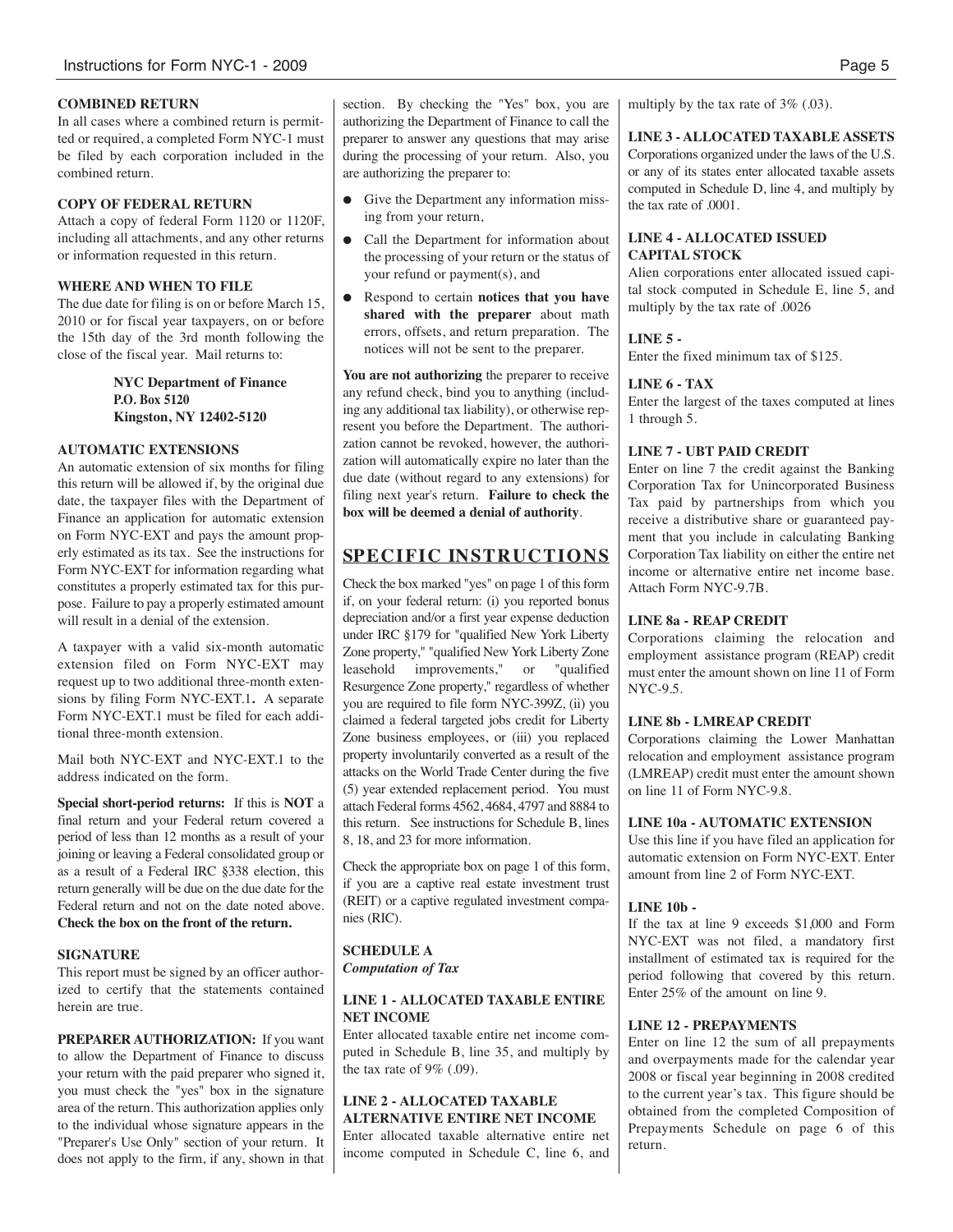**LINE 15a - LATE PAYMENT - INTEREST** If the tax due is not paid on or before the due date (determined without regard to any extension of time), interest must be paid on the amount of the underpayment from the due date to the date paid. For information regarding interest rates, visit the Finance website at **nyc.gov/finance** or call 311. If calling from outside of the five NYC boroughs, please call 212-NEW-YORK (212-639-9675).

# **LINE 15b - LATE PAYMENT OR LATE FILING/ADDITIONAL CHARGES**

- a) A **late filing penalty** is assessed if you fail to file this form when due, unless the failure is due to reasonable cause. For every month or partial month that this form is late (determined with regard to extension), add to the tax (less any payments made on or before the due date) 5%, up to a total of 25%.
- b) If this form is filed more than 60 days late, the above **late filing penalty** will not be less than the lesser of (1) \$100 or (2) 100% of the amount required to be shown on the form (less any payments made by the due date or credits claimed on the return).
- c) A **late payment penalty** is assessed if you fail to pay the tax shown on this form by the prescribed filing date, unless the failure is due to reasonable cause. For every month or partial month that your payment is late, add to the tax (less any payments made) 1/2%, up to a total of 25%.
- d) The total of the additional charges in *a* and *c* may not exceed 5% for any one month except as provided for in *b.*

If you claim not to be liable for these additional charges, attach a statement to your return explaining the delay in filing, payment or both.

# **LINE 19 - TOTAL REMITTANCE**

If the amount on line 13 is greater than zero or the amount on line 17 is less than zero, enter on line 19 the sum of the amounts on line 13 and the amount by which line 16 exceeds the amount on line 14. After completing this return, enter the amount of your remittance on line A. This must be the full amount as shown on line 19. Remittances must be made payable to the order of **NYC DEPARTMENT OF FINANCE.**

## **LINE 20 - ISSUER'S ALLOCATION PERCENTAGE**

Every corporation subject to tax under Part 4 of Subchapter 3, Chapter 6, Title 11 of the Administrative Code, including each corporation included in a combined return, must compute its issuer's allocation percentage on a separate basis. **The issuer's allocation percentage cannot be less than zero.**

A banking corporation, as defined in Section 11-  $640(a)(1)$  through  $(8)$  of Title 11 of the Administrative Code, organized under the laws of the United States, New York State, or any other state must enter as its issuer's allocation percentage on line 20, the alternative entire net income allocation percentage computed on Form NYC-1, Schedule G, part 2, line 5, rounded to the nearest one hundredth of a percentage point.

A banking corporation, as defined in Section 11-640(a)(2) of Title 11 of the Administrative Code, organized under the laws of a country other than the United States, must enter as its issuer's allocation percentage on line 20, the percentage determined by dividing gross income within New York City by worldwide gross income rounded to the nearest one hundredth of a percentage point.

A banking corporation, as defined in Section 11-640(a)(9) of Title 11 of the Administrative Code, or a bank holding company which is included in a combined return under the Banking Corporation Tax Law must enter as its issuer's allocation percentage on line 20 of NYC-1 the percentage determined by dividing business and subsidiary capital allocated to New York City by total worldwide capital rounded to the nearest one hundredth of a percentage point.

#### **SCHEDULE B**

*Computation and Allocation of Entire Net Income*

**LINE 1 - FEDERAL TAXABLE INCOME** Enter federal taxable income before net operating loss and special deductions.

Corporations filing federal returns on a consolidated basis enter the federal taxable income (before net operating loss and special deductions) that would have been reported if a separate federal return had been filed.

Attach a copy of the consolidated federal return with spread sheets or work papers supporting the federal consolidated return.

Banking corporations electing under Subchapter S of the Internal Revenue Code must compute a federal taxable income for this purpose as if no S or QSSS election were made. See Ad. Code §11-  $641(a)(4)$  or  $(5)$ .

If you are a captive REIT enter REIT taxable income as defined in IRC section 857(b)(2), as modified by IRC section 858, plus the amount under IRC section 857(b)(3). If you are a captive RIC enter investment company taxable income as defined in IRC section 852(b)(2), as modified by IRC section 855, plus the amount taxable under IRC section 852(b)(3).

# **LINE 2a - DIVIDENDS/INTEREST**

Alien corporations enter dividends and interest on any kind of stock, securities or indebtedness which are effectively connected with the conduct of a trade or business in the U.S. pursuant to Section 864 of the IRC, but which are excluded from federal taxable income, and any other income not included on line 1 which would be treated as effectively connected with the conduct of a trade or business in the U.S. pursuant to Section 864 of the IRC were it not excluded from gross income pursuant to Section 103(a) of the IRC.

# **LINE 2b - OTHER INCOME**

Alien corporations enter any other income not included on line 1 or line 2a which is effectively connected with the conduct of a trade or business in the U.S. pursuant to Section 864 of the IRC, but which is exempt from federal income tax under any treaty obligation of the U.S.

# **LINES 3a AND 3b - NONTAXABLE DIVIDENDS/INTEREST**

Corporations organized under the laws of the U.S. or any of its states, enter on line 3a dividends (including IRC Section 78 gross-up dividends) and on line 3b interest on any kind of stock, securities or indebtedness which was excluded from federal taxable income. Include all interest on state and municipal bonds and obligations of the U.S. and its instrumentalities.

# **LINE 5 - INCOME TAXES**

Enter any taxes on or measured by income or profit paid or accrued to the United States, any of its possessions or any foreign country, which were deducted in computing federal taxable income on line 1.

# **LINE 6 - NYS FRANCHISE TAX**

Enter all New York State franchise taxes imposed under Articles 9, 9-A, 13-A and 32 which were deducted in computing federal taxable income. Include the New York State Metropolitan Transportation Business Tax surcharge and the MTA payroll tax (New York State Tax Law, Art. 23).

# **LINE 7 - NYC CORPORATION TAX**

Enter all taxes imposed under the City Corporation Tax Law (Subchapters 2 and 3, Chapter 6 of Title 11 of the Administrative Code) deducted in computing federal taxable income.

# **LINE 8 - FEDERAL DEPRECIATION ADJUSTMENT**

Enter total amount of federal depreciation adjustment from Forms NYC-399 and NYC-399Z, Schedule C, column A, line 8.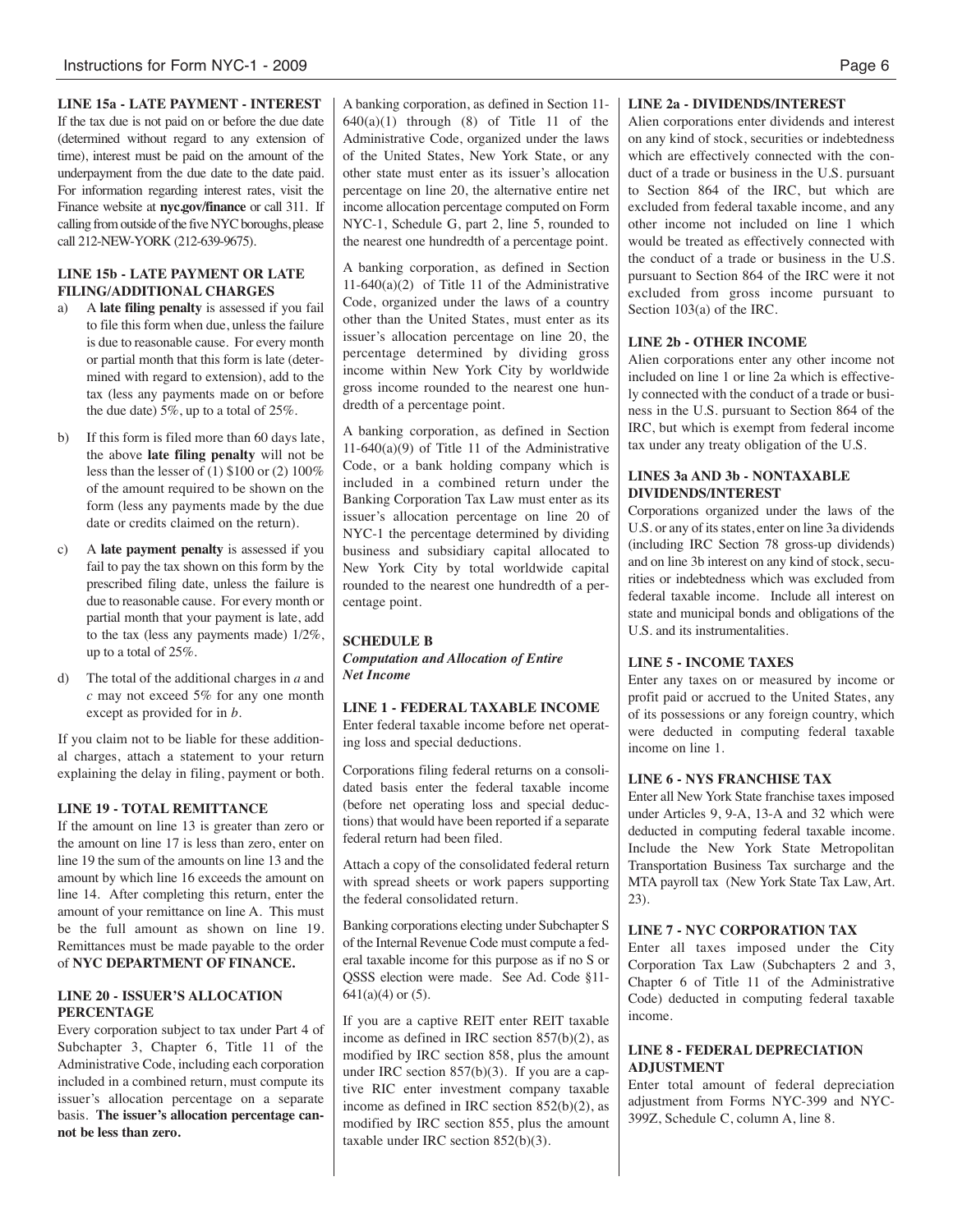# **LINE 9 - SAFE HARBOR LEASES**

Enter any amount claimed as a deduction in computing federal taxable income solely as a result of an election made pursuant to the provision of IRC Section 168(f)(8) (relating to Safe Harbor Leases) as it was in effect for agreements entered into prior to January 1, 1984.

#### **LINE 10**

Enter any amount which the taxpayer would have been required to include in the computation of its federal taxable income had it not made the election permitted pursuant to the provisions of IRC Section 168(f)(8) (relating to Safe Harbor Leases) as it was in effect for agreements entered into prior to January 1, 1984.

# **LINES 11 THROUGH 15 - OTHER ADDITIONS**

#### **LINE 11**

Enter any amount claimed as a deduction in computing federal taxable income previously allowed as a deduction under Title 11, Chapter 6, Subchapter 3, Parts 1 and 2 of the Administrative Code.

#### **LINE 12**

Any amount allowed as a deduction for federal income tax purposes pursuant to Section  $593(b)(1)(B)$  of the IRC. Effective for tax years after 1995, for thrift institutions the deduction allowable is according to sections 166 or 585 of the IRC.

#### **LINE 13**

The amount allowed as a deduction pursuant to Section 166 of the IRC in the case of a taxpayer subject to the provisions of IRC Section 585(c). (Pertains to nonthrift institutions)

#### **LINE 14**

In the case of a taxpayer that computes its bad debt deduction pursuant to Section 585(c) of the IRC, add back 20 percent of the excess of the amount determined allowable for NYC purposes over the amount which would have been allowable as a deduction had such institution maintained its bad debt reserves for all taxable years on the basis of actual experience. (Pertains to non-thrift institutions.)

#### **LINE 15**

A taxpayer that makes an adjustment to federal taxable income on line 28, must add any income the IBF received from foreign branches of the taxpayer which is included on line 5 of Schedule F that is not included in federal taxable income.

For tax years beginning on or after August 1, 2002, corporations that are partners in partnerships that receive at least eighty percent of their gross receipts from providing mobile telecommunications services must exclude their distributive share of income and gains from any such partnership, including their share of separately reported items, from their federal taxable income reported on line 1.

Add back payments for the use of intangibles made to related members as required by Ad. Code section 11-641(q). See "Highlights of Recent Tax Law Changes For Banking Corporations."

With respect to property placed in service in taxable years beginning before January 1, 1981, taxpayers using a different adjusted basis, or a different method of depreciation, for City tax purposes than for Federal tax purposes must make appropriate additions to Federal taxable income. Attach a schedule showing the adjustments. See subdivisions  $(c)$  and  $(j)(2)$  of Ad. Code section 11-641 for details.

For tax years beginning on or after January 1, 2008, any amounts deducted pursuant to section 199 of the Internal Revenue Code (Income Attributable to Domestic Production Activities) in computing federal income must be added back when computing NYC entire net income. See "Highlights of Recent Tax Law Changes" above.

#### **LINE 17 - OTHER EXPENSES**

Enter expenses not deducted on your federal return which are applicable to income shown on lines 2 and 3.

# **LINE 18 - NYC DEPRECIATION**

Enter amount of New York City allowable depreciation adjustment from forms NYC-399 and NYC-399Z, Schedule C, column B, line 8.

#### **LINE 19 - INSTALLMENT SALES**

Enter any income or gain from installment sales included in federal taxable income which was previously includable in computing tax under Chapter 6, Subchapter 3, parts 1 and 2.

#### **LINE 20 - DIVIDEND GROSS-UP**

Enter the amount of IRC Section 78 dividend gross-up included at lines 1, 2a, 2b, 3a and 3b.

#### **LINE 21 - SAFE HARBOR LEASES**

Enter any amount included in federal taxable income solely as a result of an election made pursuant to the provisions of IRC Section 168(f)(8) (relating to Safe Harbor Leases) as it was in effect for agreements entered into prior to January 1, 1984.

# **LINE 22**

Enter any amount which the taxpayer could have excluded from federal taxable income had it not made the election pursuant to IRC Section 168(f)(8) (relating to Safe Harbor Leases) as it was in effect for agreements entered into prior to January 1, 1984.

#### **LINE 23**

Enter the portion of wages and salaries paid or incurred for the taxable year for which a deduction is not allowed pursuant to the provisions of Section 280C of the Internal Revenue Code because the federal targeted jobs tax credit was taken. Attach Federal Form 5884 or 8884 for Liberty Zone business employees. The New York Liberty Zone business employee credit is only available for wages paid or incurred during the current taxable year for work performed in 2002 or 2003.

#### **LINE 24 - FDIC OR FSLIC AMOUNT**

Enter any amount of money or other property (whether or not evidenced by a note or other instrument) received from the Federal Deposit Insurance Corporation under Section 13(c) of the Federal Deposit Insurance Act, as amended, or the Federal Savings and Loan Insurance Corporation under Section  $406(f)(1)$ ,  $(2)$ ,  $(3)$  or  $(4)$  of the Federal National Housing Act, as amended.

# **LINE 25 - INTEREST INCOME FROM SUBSIDIARY CAPITAL**

Attach a rider showing interest income from subsidiary capital.

"Subsidiary" means a corporation with respect to which more than 50% of the number of shares of stock entitling the holders thereof to vote for the election of directors or trustees is owned by the taxpayer.

"Subsidiary capital" means the total of the investment of the taxpayer in shares of stock of its subsidiaries, and the amount of indebtedness owed to the taxpayer by its subsidiaries, whether or not evidenced by written instrument, on which interest is not claimed and deducted by the subsidiary for purposes of any tax imposed by Subchapter 2 or 3, Chapter 6 of Title 11 of the Administrative Code.

Subsidiary capital does not include accounts receivable acquired in the ordinary course of trade or business either for services rendered or for sales of property held primarily for sale to customers. Each item of subsidiary capital must be reduced by any liabilities of the taxpayer (parent) payable by their terms on demand or not more than one year from the date incurred, other than loans or advances outstanding for more than a year as of any date during the year covered by the report which are attributable to that item of subsidiary capital.

## **LINE 26a - DIVIDEND INCOME FROM SUBSIDIARY CAPITAL**

Attach a rider showing the names of each subsidiary and the amount of dividend income received from each subsidiary to the extent included in federal taxable income on line 1 and/or line 2b. Deduct from subsidiary dividend income any Section 78 dividends deduct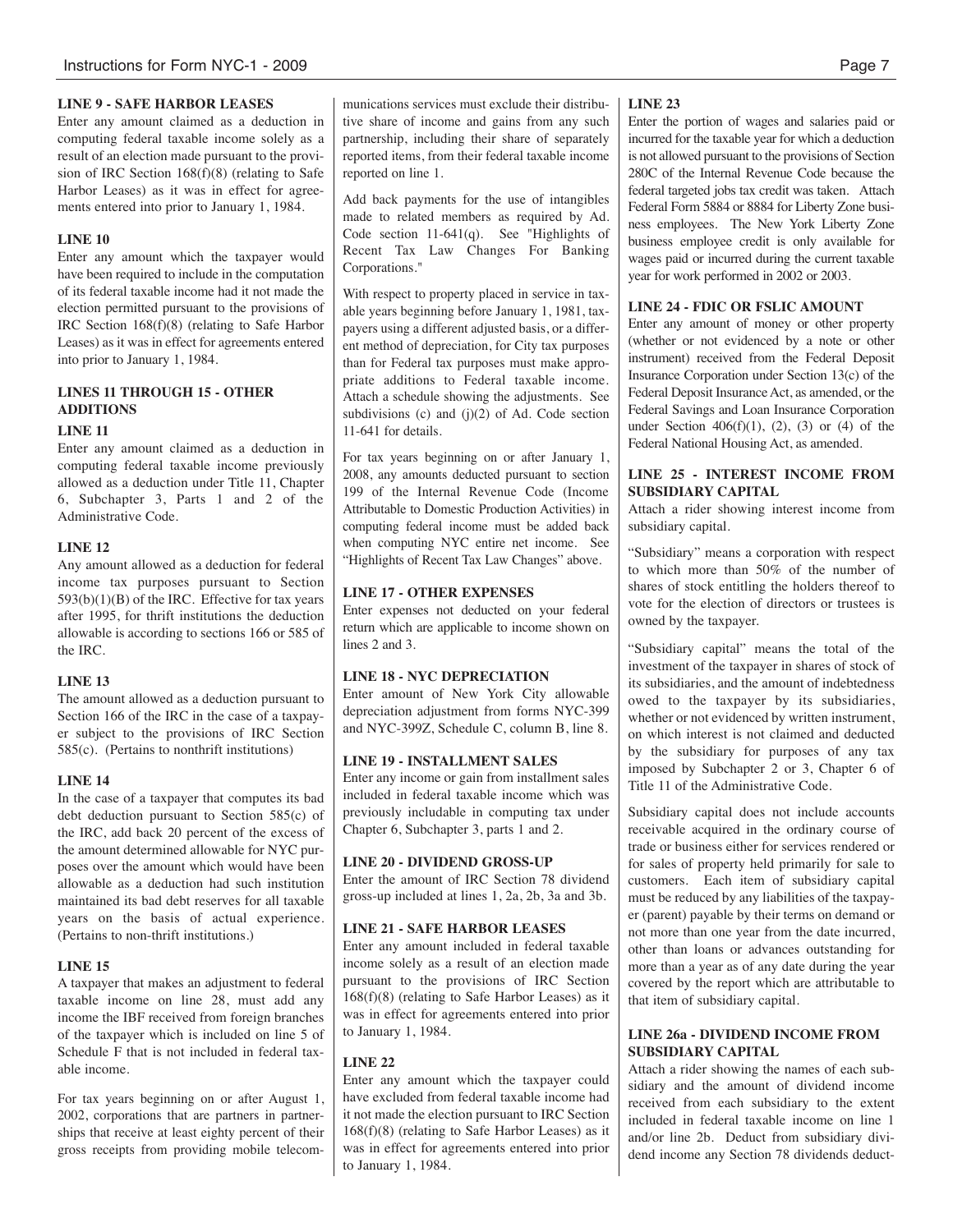ed on line 20 which are attributable to dividends from subsidiary capital.

# **LINE 26b - NET GAINS FROM SUB-SIDIARY CAPITAL**

Attach a rider showing the names of each subsidiary and the amount of gains or losses received from each subsidiary to the extent included in federal taxable income on line 1. Subsidiary gains must be offset by subsidiary losses. If subsidiary gains exceed subsidiary losses, the net gain is multiplied by 60%. If subsidiary losses exceed subsidiary gains, enter "0" on line 26b.

# **LINE 27 - INTEREST INCOME**

Attach a rider showing a breakdown of interest income on obligations of New York State, its political subdivisions and obligations of the U.S. The term "obligation" refers to obligations incurred in the exercise of the borrowing power of New York State or any of its political subdivisions or of the United States. The term "obligation" does not include obligations held for resale in connection with regular trading activities or obligations which guarantee the debt of a third party. The following do not qualify under this provision: guaranteed student loans, industrial development bonds issued pursuant to Article 18-A of the New York State General Municipal Law, FNMA mortgage-backed securities and GNMA mortgage-backed securities.

# **LINE 28 - IBF ADJUSTMENT**

Enter amount from line 34 of Schedule F if you elected to compute entire net income using the IBF modification method.

# **LINE 29 - RECAPTURED RESERVES**

Any amount which is included in federal taxable income pursuant to Section 585(c) of the Internal Revenue Code.

# **LINE 30 - RECOVERIES OF LOANS**

Any amount which is included in federal taxable income as a result of a recovery of a loan in the case of a taxpayer subject to the provisions of Section 585(c) of the IRC.

# **LINE 31a - BAD DEBT DEDUCTIONS**

- 1) A thrift institution must exclude from the computation of its entire net income any amount allowed as a deduction for federal income tax purposes pursuant to section 166, 585 or 593 of the Internal Revenue Code.
- 2) a thrift institution shall be allowed as a deduction in computing entire net income the amount of a reasonable addition to its reserve for bad debts. This amount shall be equal to the sum of:
	- (a) the amount determined to be a reasonable addition to the reserve for losses on nonqualifying loans, com-

puted in the same manner as is provided with respect to additions to the reserves for losses on loans of banks under paragraph one of subdivision (i) of Ad. Code §11-641, plus

- (b) the amount determined by the taxpayer to be a reasonable addition to the reserve for losses on qualifying real property loans, but such amount shall not exceed the amount determined under paragraph four or five of Ad. Code §11-641(h), whichever is the larger, but the amount determined under Ad. Code §11-641(h)(3)(B) shall in no case be greater than the larger of
	- (i) the amount determined under paragraph four, or
	- (ii) the amount which, when added to the amount determined under clause (a) of this paragraph 2, equals the amount by which twelve percent of the total deposits or withdrawable accounts of depositors of the taxpayer at the close of such year exceeds the sum of its surplus, undivided profits and reserves at the beginning of such year (taking into account any portion thereof attributable to the period before the first taxable year beginning after December 31, 1951).

The taxpayer must include in its tax return for each year a computation of the amount of the addition to the bad debt reserve determined under Ad Code §11- 641(h). The use of a particular method in the return for a taxable year is not a binding election by the taxpayer.

- 3) (a) Subject to clauses (b) and (c) of this paragraph 3, the amount determined under this paragraph for the taxable year shall be an amount equal to 32% of the entire net income for such year.
	- (b) The amount determined under clause (a) of this paragraph shall be reduced (but not below zero) by the amount determined under clause (a) of paragraph 2.
	- (c) The amount determined under this paragraph shall not exceed the amount necessary to increase the balance at the close of the taxable year of the reserve for losses on qualifying real property loans to 6% of such loans outstanding at such time.
- (d) For purposes of this paragraph, entire net income shall be computed
	- (i) by excluding from income any amount included therein by reason of clause (b) of paragraph 7
	- (ii) without regard to any deduction allowable for any addition to the reserve for bad debts and
	- (iii) by excluding from income an amount equal to the net gain for the taxable year arising from the sale or exchange of stock of a corporation or of obligations the interest on which is excludable from gross income under section 103 of the Internal Revenue Code.
	- (iv) Whenever a thrift institution is properly includable in a combined return, entire net income, for purposes of this paragraph, shall not exceed the lesser of the thrift institution's separately computed entire net income as adjusted pursuant to clauses (i) through (iii) above or the combined group's entire net income as adjusted pursuant to clauses (i) through (iii).
- 4) The amount determined under this paragraph for the taxable year shall be computed in the same manner as is provided under paragraph 1 of subdivision (i) of Ad. Code §11-641 with respect to additions to reserves for losses on loans of banks, provided, however, that for any taxable year beginning after 1995, for purposes of such computation, the base year shall be the later of (a) the last taxable year beginning in 1995 or (b) the last taxable year before the current year in which the amount determined under the provisions of clause (b) of paragraph 2 exceeded the amount allowable under this paragraph.
- 5) (a) (i) Each thrift institution shall establish and maintain a New York reserve for losses on qualifying real property loans, a New York reserve for losses on nonqualifying loans and a supplemental reserve for losses on loans. Such reserves shall be maintained for all taxable subsequent years that Ad. Code §11-641(h) applies to the taxpayer.
	- (ii) Such reserves shall be treated as reserves for bad debts, but no deduction shall be allowed for any addition to the supplemental reserve for losses on loans.
	- (iii) Except as noted below, the bal-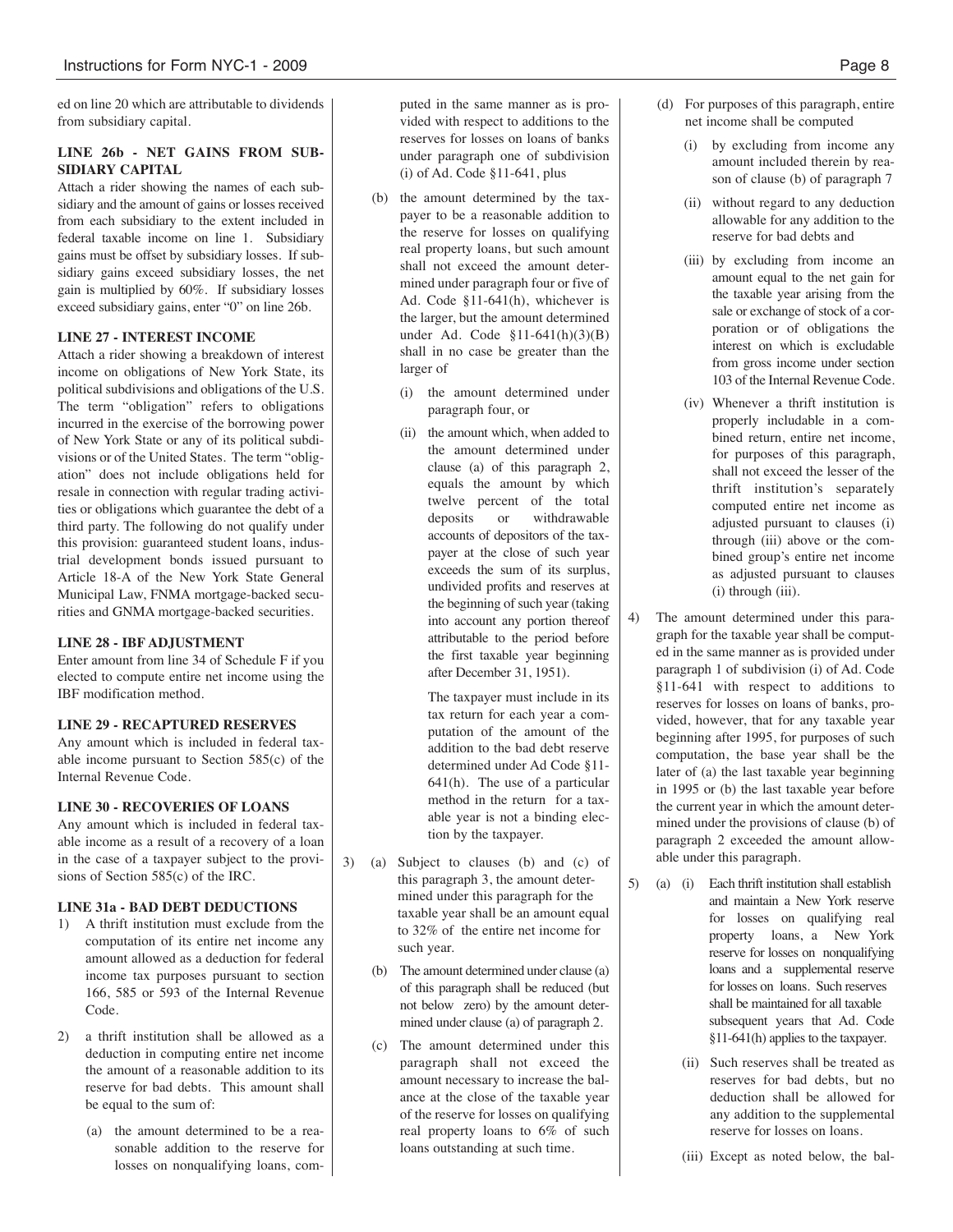ances of each such reserve at the beginning of the first day of the first taxable year beginning after December 31, 1995 shall be the same as the balances maintained for federal income tax purposes in accordance with section  $593(c)(1)$ of the Internal Revenue Code as in existence on December 31, 1995 for the last day of the last tax year beginning before January 1, 1996. A taxpayer which maintained a New York Reserve for loan losses on qualifying real property loans in the last tax year beginning before January 1, 1996 shall have a continuation of such New York reserve balance in lieu of the amount determined under the preceding sentence.

- (iv) Notwithstanding clause (ii), any amount allocated to the reserve for losses on qualifying real property loans pursuant to section  $593(c)(5)$  of the Internal Revenue Code as in effect immediately prior to the enactment of the Tax Reform Act of 1976 shall not be treated as a reserve for bad debts for any purpose other than determining the amount referred to in clause (b) of paragraph 2, and for such purpose such amount shall be treated as remaining in such reserve.
- (b) Any debt becoming worthless or partially worthless in respect of a qualifying real property loan shall be charged to the reserve for losses on such loans and any debt becoming worthless or partially worthless in respect of a nonqualifying loan shall be charged to the reserve for losses on nonqualifying loans, except that any such debt may, at the election of the taxpayer, be charged in whole or in part to the supplemental reserve for losses on loans.
- (c) The New York reserve for losses on qualifying real property loans shall be increased by the amount determined under clause (b) of paragraph 2 and the New York reserve for losses on nonqualifying loans shall be increased by the amount determined under clause (a) of paragraph 2.
- 6) (a) The term "qualifying real property loan" shall mean any loan secured by an interest in improved real property or secured by an interest in real property which is to be improved out of the proceeds of the loan. Such term

shall include any mortgage-backed security which represents ownership of a fractional undivided interest in a trust, the assets of which consist primarily of mortgage loans, and any collateralized mortgage obligation, the security for which consists primarily of mortgage loans, provided that the real property which serves as security for the loans is (or from the proceeds of the loan, will become) the type of property described in clauses (i) through (v) of Ad. Code section 11-641(h)(1)(B). See Ad. Code §11-641(h)(7).

However, such term shall not include: (i) any loan evidenced by a security (as defined in section  $165(g)(2)(c)$  of the Internal Revenue Code); (ii) any loan, whether or not evidenced by a security (as defined in such section  $165(g)(2)(c)$ , the primary obligor of which is (a) a government or political subdivision or instrumentality thereof, (b) a banking corporation, or (c) any corporation 65% or more of whose voting stock is owned or controlled, directly or indirectly, by the taxpayer or by a bank holding company that owns or controls, directly or indirectly, 65% or more of the voting stock of the taxpayer; (iii) any loan, to the extent secured by a deposit or share of the taxpayer; or (iv) any loan which, within a 60-day period beginning in one taxable year of the creditor and ending in its next taxable year, is made or acquired and repaid or disposed of, unless the transactions by which such loan was made or acquired and then repaid or disposed of are established to be for bona fide business purposes.

- b) The term "nonqualifying loan" shall mean any loan which is not a qualifying real property loan.
- c) The term "loan" shall mean debt, as the term "debt" is used in section 166 of the Internal Revenue Code.
- d) A regular or residual interest in a REMIC, as such term is defined in section 860D of the Internal Revenue Code, shall be treated as a qualifying real property loan, except that if less than 95% of the assets of such REMIC are qualifying real property loans (determined as if the taxpayer held the assets of the REMIC), such interest shall be so treated only in the proportion which the assets of such REMIC consist of such loans. For

purposes of determining whether any interest in a REMIC qualifies under the preceding sentence, any interest in another REMIC held by such REMIC shall be treated as a qualifying real property loan under principles similar to the principles of the preceding sentence, except that if such REMICS are part of a tiered structure, they shall be treated as one REMIC for purposes of this paragraph.

- 7) a) Any distribution of property (as defined in section 317(a) of the Internal Revenue Code) by a thrift institution to a shareholder with respect to its stock, if such distribution is not allowable as a deduction under section 591 of such code, shall be treated as made:
	- (i) first out of its New York earnings and profits accumulated in taxable years beginning after December 31, 1951, to the extent thereof,
	- (ii) then out of the New York reserve for losses on qualifying real property loans, to the extent additions to such reserve exceed the additions which would have been allowed under paragraph 4,
	- (iii) then out of the supplemental reserve for losses on loans, to the extent thereof,
	- (iv) then out of such other accounts as may be proper. This paragraph 7 shall apply in the case of any distribution in redemption of stock or in partial or complete liquidation of a thrift institution, except that any such distribution shall be treated as made first out of the amount referred to in clause (ii), second out of the amount referred to in clause (iii), third out of the amount referred to in clause (i) and then out of such other accounts as may be proper. This clause (a) shall not apply to any transaction to which section 381 of such code (relating to carryovers and certain corporate acquisitions) applies, or to any distribution to the Federal Savings and Loan Insurance Corporation or the Federal Deposit Insurance Corporation in redemption of an interest in an association or institution, if such interest was originally received by the Federal Saving and Loan Insurance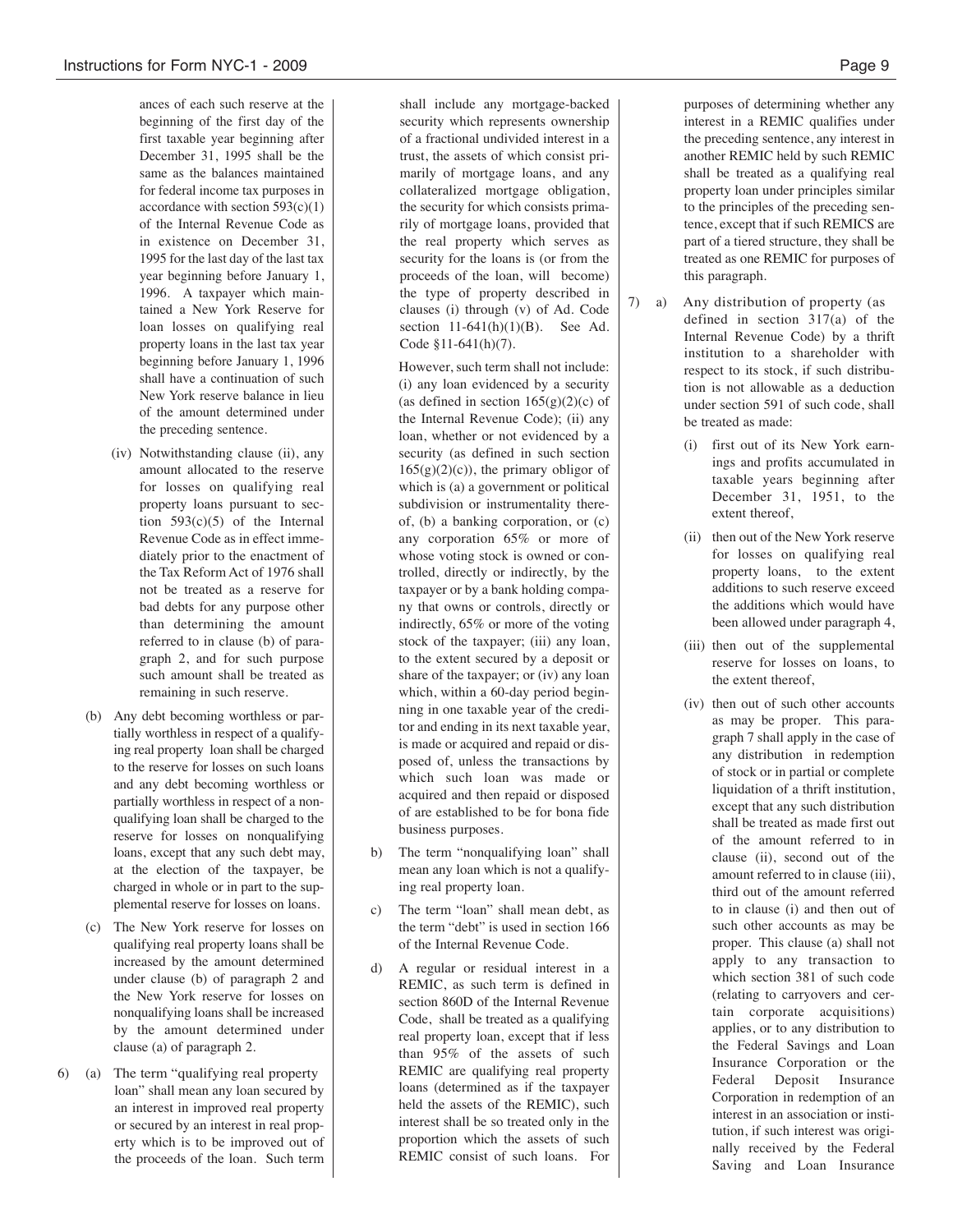Corporation or the Federal Deposit Insurance Corporation in exchange for financial assistance pursuant to section 406(f) of the Federal National Housing Act or pursuant to subsection (c) of section 13 of the Federal Deposit Insurance Act.

- b) If any distribution is treated under clause (a) of this paragraph as having been made out of the reserves described in subclauses (ii) and (iii) of clause (a), the amount charged against such reserve shall be the amount which, when reduced by the amount of tax imposed by the Internal Revenue Code and attributable to the inclusion of such amount in gross income, is equal to the amount of such distribution; and the amount so charged against such reserve shall be included in the entire net income of the taxpayer.
- c) (i) For purposes of subclause (ii) of clause (a), additions to the New York reserve for losses on qualifying real property loans for the taxable year in which the distribution occurs shall be taken into account.
	- (ii) for purposes of computing the amount of a reasonable addition to the New York reserve for losses on qualifying real property loans for any taxable year, the amount charged during any year to such reserve pursuant to the provision of clause (b) of this paragraph shall not be taken into account.
- 8) A taxpayer which maintains a New York reserve for losses on qualifying real property loans and which ceases to meet the definition of a thrift institution as defined in Ad. Code §11-641(h)(1), must include in its entire net income for the last taxable year such paragraph (1) applied to the excess of its New York reserve for losses on qualifying real property loans over the greater of (a) its reserve for losses on qualifying real property loans as of the last day of the last taxable year such reserve is maintained for federal income tax purposes or (b) the balance of New York reserve for losses on qualifying real property loans which would be allowable to the taxpayer for the last taxable year such taxpayer met such definition of a thrift institution if the taxpayer had computed its reserve balance pursuant to the method described in subparagraph (A) of paragraph 1 of Ad. Code §11-641(i).

# **LINE 31b - BAD DEBT DEDUCTIONS**

- 1) A taxpayer subject to the provisions of Section 585(c) of the Internal Revenue Code, other than a thrift institution, may, in computing entire net income, deduct an amount equal to or less than the amount determined pursuant to clause (a) or (b) of this paragraph, whichever is greater. However, in no event shall the deduction be less than the amount determined pursuant to clause (a).
	- a) The amount determined pursuant to this clause shall be the amount necessary to increase the balance of its New York City reserve for losses on loans (at the close of the taxable year) to the amount which bears the same ratio to loans outstanding at the close of the taxable year as
		- i) the total bad debts sustained during the taxable year and the five preceding taxable years (or, with the approval of the Department of Finance, a shorter period), adjusted for recoveries of bad debts during such period bears to
		- ii) the sum of the loans outstanding at the close of such six or fewer taxable years.
	- b) i) The amount determined pursuant to this clause (b) shall be the amount necessary to increase the balance for its New York City reserve for losses on loans (at the close of the taxable year) to the lower of
		- I) the balance of the reserve at the close of the base year, or
		- II) if the amount of loans outstanding at the close of the taxable year is less than the amount of loans outstanding at the close of the base year, the amount which bears the same ratio to loans outstanding at the close of the taxable year as the balance of the reserve at the close of the base year bears to the amount of loans outstanding at the close of the base year.
		- ii) For purposes of this clause, the base year shall be the last taxable year beginning before 1988.
- 2) Each taxpayer described in paragraph (1) shall establish and maintain a New York City reserve for losses on loans. Such reserve shall be maintained for all subsequent taxable years. The balance of the New York City reserve for losses on loans at the beginning of the first day of the first tax-

able year the taxpayer becomes subject to Ad. Code section 11-641(i) shall be the same as the balance at the beginning of such day of the reserve for losses on loans maintained for federal income tax purposes. The New York City reserve for losses on loans shall be reduced by an amount equal to the deduction allowed, but not more than the amount allowable, for worthless debts for federal income tax purposes pursuant to Section 166 of the Internal Revenue Code plus the amount, if any, charged against its reserve for losses on loans pursuant to Section  $585(c)(4)$  of such code.

- 3) The determination and treatment of the New York City reserve balance, including any additions, subtractions or recapture, for
	- a) any banking corporation which was subject to tax for federal income tax purposes but not subject to tax under Subchapter 3 of Chapter 6 of Title 11 of the Administrative Code for prior taxable years,
	- b) any taxpayer which ceases to be subject to tax under Subchapter 3 of Chapter 6 of Title 11 of the Administrative Code, or
	- c) any other unusual circumstances shall be determined by the Department of Finance, provided, however, any banking corporation which was subject to tax for federal income tax purposes but notsubject to tax under Subchapter 3 of Chapter 6 of Title 11 of the Administrative Code for prior taxable years shall have as its opening New York City reserve for losses on loans the amount determined by applying the provisions of clause (a) of paragraph (1) to loans outstanding at the close of its last taxable year for federal income tax purposes ending prior to the first taxable year for which the taxpayer is subject to tax under Subchapter 3 of Chapter 6 of Title 11 of the Administrative Code and provided further that the provisions of clause (b) of paragraph (1) shall not apply.

# **LINE 31C - NEW YORK CITY NOL DEDUCTION**

A net operating loss (NOL) deduction is allowed under the Banking Corporation Tax for NOLs sustained in tax years beginning on or after January 1, 2009 (Ad. Code section 11-  $641(k-1)$ .

Enter any New York City NOL carried forward from tax years beginning on or after January 1, 2009. Attach a separate sheet with full details of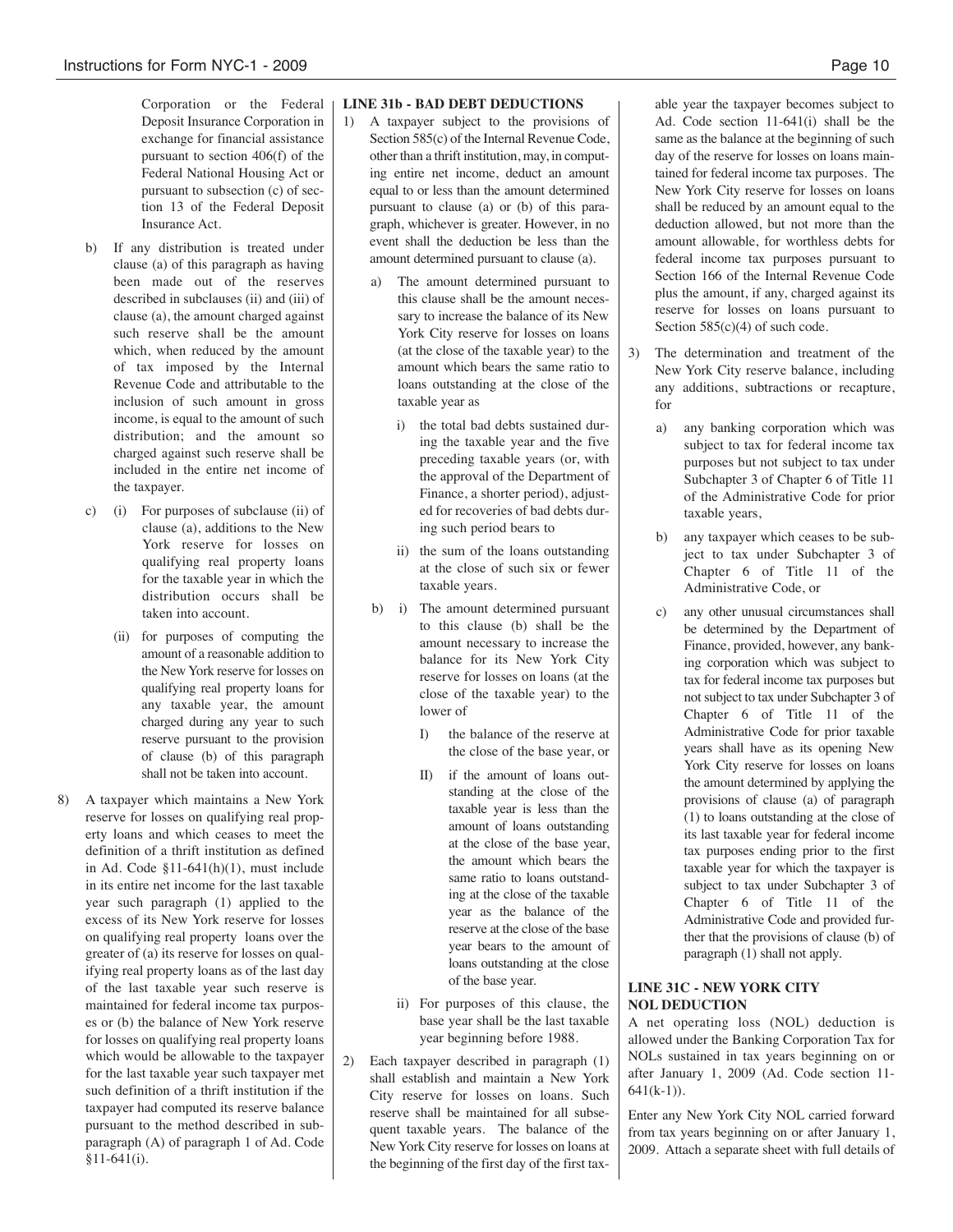The following rules apply:

- (a) No deduction is allowed for a NOL incurred during any tax year beginning before January 1, 2009.
- (b) No deduction is allowed for a NOL incurred during any tax year in which the corporation was not subject to tax under the Banking Corporation Tax.
- (c) IRC section 172 federal losses must be adjusted to reflect the inclusions and exclusions from ENI required by the provisions of Ad. Code section 11-641 (other than the NOL deduction provision).
- (d) The New York City NOL deduction is computed as if the corporation elected under IRC section 172 to relinquish the carryback provisions.
- (e) The New York City NOL deduction may not exceed the allowable deduction for the tax year under IRC section 172, as augmented by the excess of the amount allowed as a New York City bad debt deduction over the federal bad debt deduction in each loss year (except to the extent such excess was previously deducted in computing ENI).
- (f) The NOL may be carried forward for 20 years.

These rules also apply to any corporation included in a consolidated group for federal purposes, but filing on a separate basis for New York City purposes. Those corporations should compute their NOLs and NOL deductions as if filing on a separate basis for federal income tax purposes.

# **LINE 32 - OTHER SUBTRACTIONS**

A taxpayer which makes an adjustment to federal taxable income on line 28, must subtract any expenses of the IBF included on line 18 of Schedule F which were paid to foreign branches of the taxpayer and not included in federal taxable income.

For tax years beginning on or after August 1, 2002, corporations that are partners in partnerships that receive at least eighty percent of their gross receipts from providing mobile telecommunications services must exclude their distributive share of losses and deductions from any such partnership, including their share of separately reported items, from their federal taxable income reported on line 1.

Subtract income such as royalties from related members for the use of intangibles as described in section 11-641(q) of the Administrative Code. See "Highlights of Recent Tax Law Changes For Banking Corporations."

With respect to property placed in service in taxable years beginning before January 1, 1981, taxpayers using a different adjusted basis, or a different method of depreciation, for City tax purposes than for Federal tax purposes must make appropriate subtractions from Federal taxable income. Attach a schedule showing the adjustments. See subdivisions  $(c)$  and  $(j)(2)$  of Ad. Code section 11-641 for details.

#### **SCHEDULE C**

*Computation and Allocation of Alternative Entire Net Income*

# **LINE 1 - ENTIRE NET INCOME**

Entire net income must be the same as that reported on line 34 of Schedule B. Whatever election the taxpayer makes concerning the IBF modification to entire net income applies to the computation of alternative entire net income.

# **LINE 2 - INTEREST INCOME FROM SUBSIDIARY CAPITAL**

Enter the amount subtracted on line 25 of Schedule B.

### **LINE 3 - DIVIDEND INCOME FROM SUBSIDIARY CAPITAL**

Enter the amount subtracted (or, in the case of a loss, added) on lines 26a and 26b of Schedule B.

#### **LINE 4 - INTEREST INCOME**

Enter the amount subtracted on line 27 of Schedule B.

# **SCHEDULE D**

# *Computation and Allocation of Taxable Assets*

A taxpayer is not subject to the tax on taxable assets for that portion of the taxable year:

- 1) in which it was a qualified institution as defined in Section 406(f)(5)(B) of the Federal National Housing Act, as amended, or Section 13(i)(2) of the Federal Deposit Insurance Act, as amended, and
- 2) in which it had outstanding net worth certificates issued to the Federal Savings and Loan Insurance Corporation (FSLIC) in accordance with Section  $406(f)(5)$  of the Federal National Housing Act, as amended, or outstanding net worth certificates issued to the Federal Deposit Insurance Corporation (FDIC) in accordance with Section 13(i) of the Federal Deposit Insurance Act, as amended, provided it would have been exempt from any tax determined on the basis of the deposits held by it or the interest paid on such deposits pursuant to Section  $406(f)(5)(I)$  of the Federal National Housing Act, as amended, or Section 13(i)(9) of the Federal Deposit Insurance Act, as amended.

# **LINE 1 - AVERAGE VALUE OF TOTAL ASSETS**

Compute the average value of total assets, which includes money or other property received from the FSLIC or FDIC and interbank placements. The average value of total assets is computed on a quarterly basis, or, at the option of the taxpayer, on a more frequent basis, such as monthly, weekly or daily.

Total assets means the average value of those assets which are properly reflected on a balance sheet, the income or expenses of which are properly reflected (or would have been properly reflected if not fully depreciated or expensed or depreciated or expensed to a nominal amount) in the computation of the taxpayer's alternative entire net income for the taxable year or in the computation of the eligible net income of the taxpayer's IBF for the taxable year.

Real and tangible personal property, such as buildings, land, machinery and equipment, is to be valued at cost. Intangible property, such as loans, investments, coin and currency, is to be valued at book value.

# **LINE 2 - FDIC OR FSLIC AMOUNT**

Include any amount of money or other property (whether or not evidenced by a note or other instrument) received from or attributable to amounts received from the FDIC pursuant to Section 13(c) of the Federal Deposit Insurance Act, as amended, or the FSLIC pursuant to Section  $406(f)(1),(2),(3)$  or  $(4)$  of the Federal National Housing Act, as amended.

# **SCHEDULE E**

*Computation and Allocation of Issued Capital Stock*

# **LINES 1a and 1b - ISSUED CAPITAL STOCK**

Enter the amount of issued common stock and issued preferred stock on lines 1a and 1b, respectively, at its face value on the last day of the taxable year. In the case of shares without par value, use actual or market value on the last day of the taxable year. If actual or market value is less than five dollars per share, a five dollar per share value must be used. A corporation which does not have issued capital stock must enter the amount by which its average total assets exceeds its average total liabilities.

# **LINE 2 - NYC GROSS INCOME**

Enter amount of gross income derived from business carried on within New York City during the period covered by the return.

# **LINE 3 - TOTAL GROSS INCOME**

Enter amount of total gross income derived from all business both within and without New York City during the period covered by the return.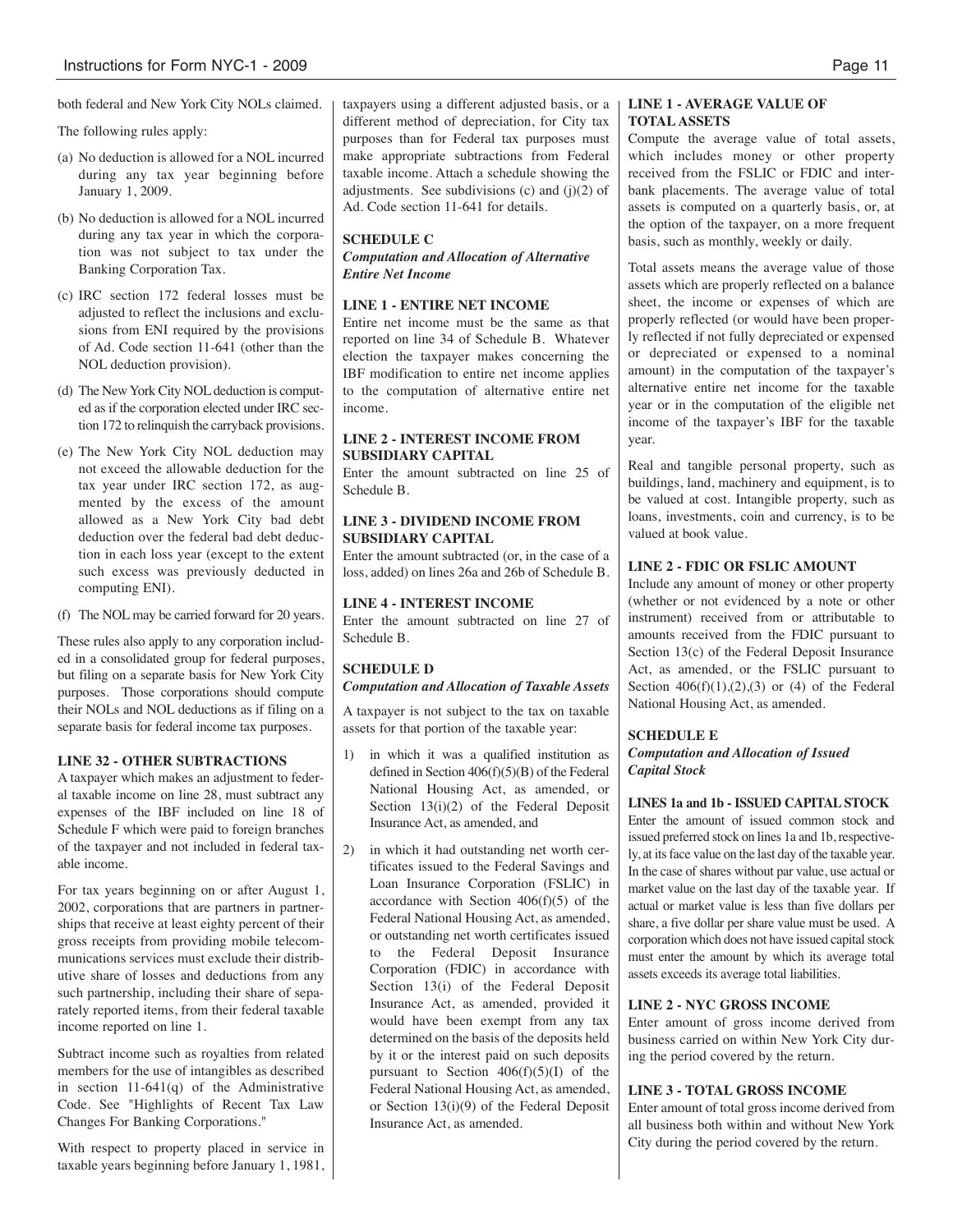# **SCHEDULE F**

*Computation of International Banking Facility Adjusted Eligible Net Income or Loss*

# **INTERNATIONAL BANKING FACILITY (IBF)**

A corporation with an IBF located in New York State may do one of the following:

- deduct from entire net income on Schedule B, line 28, the adjusted eligible net income of the IBF computed on Schedule F, line 34 (*i.e.*, to make the IBF modification). The decision to use the IBF modification for a tax year is made with the filing of the return for the tax year. Check the IBF modification boxes on Schedule F and Schedule G, Part I. You may change your decision to use the IBF modification by filing an amended return for the tax year. A corporation that uses the IBF modification must complete Schedule F, lines 1 through 34; or
- elect not to deduct from entire net income on Schedule B, line 28, the adjusted eligible net income of the IBF (*i.e.,* to use the IBF formula allocation method). The election to use the IBF formula allocation method for a tax year is made with the filing of the return for the tax year. Check the formula allocation method boxes on Schedule F and Schedule G, Part I. You may change your election to use the IBF formula allocation method by filing an amended return for the tax year. Acorporation that uses the IBF formula allocation method must complete Schedule F, lines 1 through 18.

A taxpayer must modify federal taxable income to recognize the income and expenses included in the computation of the IBF eligible net income of its New York IBF when such income and expenses are not otherwise included in such federal taxable income or in the other modifications contained in Schedule B.

# **SCHEDULE G** *Allocation Percentages*

A corporation which is doing business both within and without New York City is entitled to allocate its entire net income, alternative entire net income, taxable assets, and issued capital stock within and without New York City. Acorporation which is not doing business without New York City must allocate its entire net income, alternative entire net income, taxable assets, and issued capital stock 100% to New York City. However, a corporation that has an IBF located in New York State may elect, on an annual basis, to reflect the results of its IBF operations in its entire net income allocation percentage and in its alternative entire net income allocation percentage.

A corporation which is not doing business without New York City and which has made the IBF allocation method election must allocate taxable assets 100% to New York City.

In determining whether a corporation is doing business without New York City, consideration is given to the same factors used to determine if business is being carried on within New York City. *(Refer to "Definition of Doing Business Within New York City" in these instructions.)* A corporation which claims to be doing business without New York City must attach a rider describing the activities of the corporation within and without New York City.

Each allocation percentage (except the issued capital stock allocation percentage) is determined by a formula consisting of a payroll factor, a receipts factor and a deposits factor.

The receipts factor shall include only receipts which are included in the computation of alternative entire net income for the taxable year. The deposits and payroll factors shall include only deposits and payroll, the expenses of which are included in the computation of alternative entire net income for the taxable year. Each factor is computed on a cash or accrual basis according to the method of accounting used by the taxpayer for the taxable year in computing its alternative entire net income.

For Schedule G, Part 1, Line 7, Part 2, Line 5, and Part 3, Line 7, if a factor is missing, add the remaining factors and divide by the number of factors present. A factor is missing only if both the numerator (column A) and the denominator (column B) are zero.

The instructions that follow contain general allocation information. Corporations that answered "yes" to both questions at the beginning of Schedule G must follow the instructions under "Weighted Factor Allocation for Certain Banking Corporations," below. Corporations with an IBF located in New York State must also follow the instructions noted under "Allocation Percentage for Taxpayers with an IBF located in New York State," *below*.

#### **PAYROLL FACTOR**

The percentage of a corporation's payroll allocated to New York City is determined by dividing 80% (100% when computing the alternative entire net income allocation percentage) of the wages, salaries and other personal service compensation of the corporation's employees, except general executive officers, within New York City during the period the corporation is entitled to allocate by the total amount of wages, salaries and other personal service compensation of the corporation's employees, except general executive officers, both within and without New York City during the period the corporation is entitled to allocate.

The term "employees" includes every individual, except general executive officers, where the relationship existing between the corporation and the individual is that of employer and employee.

The phrase "employees within New York City" includes all employees regularly connected with or working out of an office of the corporation within New York City, irrespective of where the services of such employees were performed.

The phrase "general executive officer" includes every officer of the corporation charged with and performing general executive duties of the corporation who is elected by the shareholders, elected or appointed by the board of directors, or whose appointment, if initially made by another officer, is ratified by the board of directors. A general executive officer must have company-wide authority with respect to his assigned functions or duties or must be responsible for an entire division of the company.

#### **RECEIPTS FACTOR**

The percentage of the taxpayer's receipts allocated to New York City is determined by dividing 100% of the taxpayer's receipts from loans (including the taxpayer's portion of a participation in a loan) and financing leases and all other business receipts earned within New York City during the period the taxpayer is entitled to allocate by the total amount of the taxpayer's receipts from loans (including the taxpayer's portion of a participation in a loan) and financing leases and all other business receipts within and without New York City during the period the taxpayer is entitled to allocate.

# **INTEREST INCOME FROM LOANS AND FINANCING LEASES**

Interest income from loans and financing leases is allocated to New York City if such income is attributable to a loan or financing lease which is located in New York City. Interest income from a loan or financing lease does not include repayments of principal. A loan or financing lease is located where the greater portion of income-producing activity relating to the loan or financing lease occurred. Except for a production credit association and a corporation described on page 1 of these instructions under "Who Must File," item D, a loan or financing lease attributed by the taxpayer to a branch without New York City shall be presumed to be properly so attributed, provided that such presumption may be rebutted if the Department of Finance demonstrates that the greater portion of income-producing activity related to the loan or financing lease did not occur at such branch. In the case of a loan or financing lease which is recorded on the books of a place of business without New York City which is not a branch, it shall be presumed that the greater portion of income-producing activity related to such loan or financing lease occurred within New York City if the taxpayer had a branch within New York City at the time the loan or financing lease was made. The taxpayer may rebut such presumption by demonstrating that the greater portion of income-producing activity related to the loan or financing lease did not occur within NewYorkCity.

In the case of a production credit association and a corporation described in "Who Must File," item D, a loan or financing lease attributed by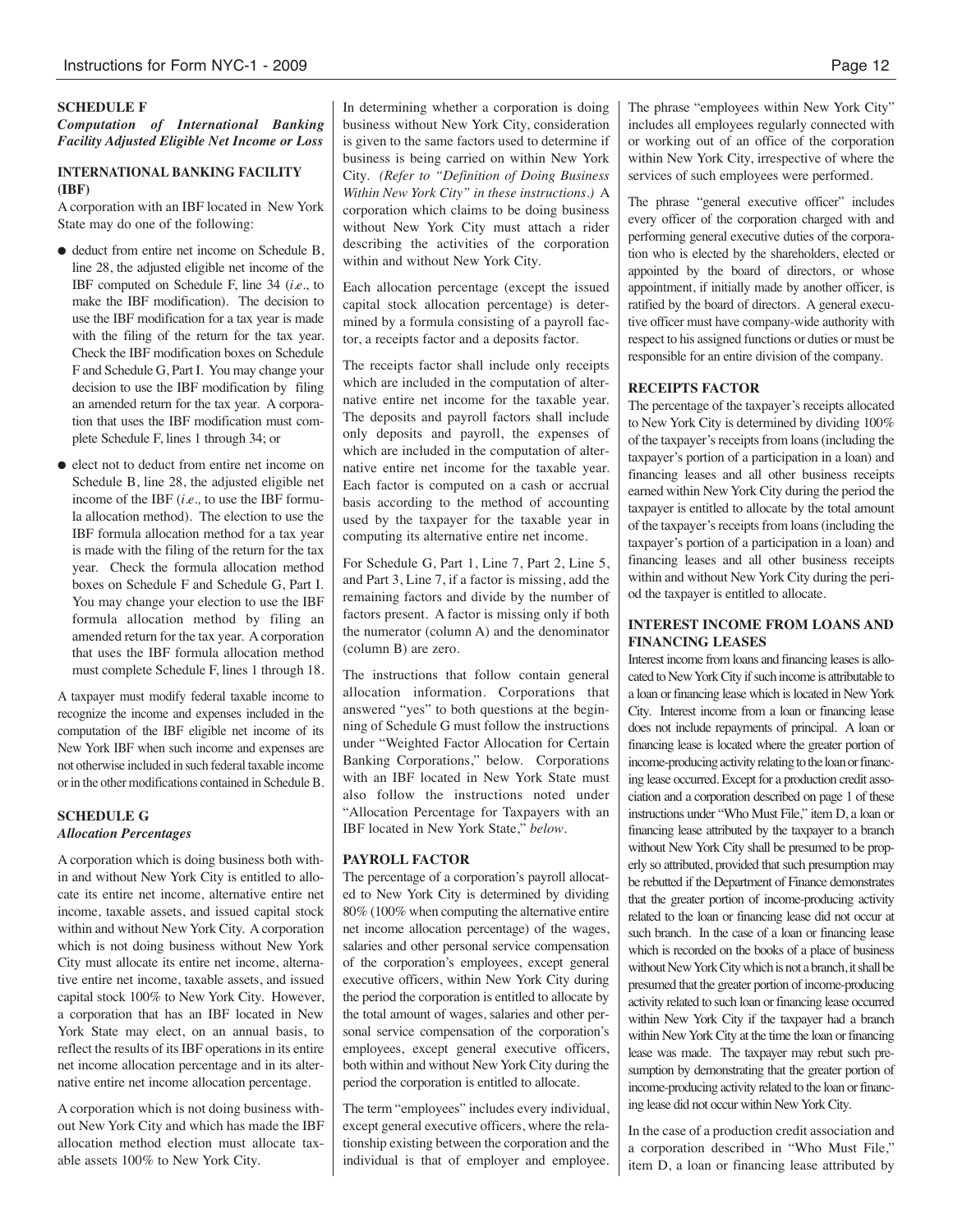the taxpayer to a bona fide office without New York City shall be presumed to be properly so attributed, provided that such presumption may be rebutted if the Department of Finance demonstrates that the greater portion of incomeproducing activity related to the loan or financing lease did not occur without New York City.

Income-producing activity includes such activities as, solicitation, investigation, negotiation, approval and administration of the loan or financing lease. A loan or financing lease is made when such loan or financing lease is approved. The term "loan" means any loan, whether the transaction is represented by a promissory note, security, acknowledgment of advance, due bill or any other form of credit transaction, if the related asset is properly recorded in the financial accounts of the taxpayer. Loans include the taxpayer's portion of a participation in a loan. The term "financing lease" means a lease where the taxpayer is not treated as the owner of the property for purpose of computing alternative entire net income.

# **OTHER INCOME FROM LOANS AND FINANCING LEASES**

Other income from loans and financing leases includes, but is not limited to, arrangement fees, commitment fees and management fees, but does not include repayments of principal. Other income from loans and financing leases is allocated to New York City when the greater portion of income-producing activity relating to such income is within New York City.

# **LEASE TRANSACTIONS AND RENTS**

Receipts from real property and tangible personal property leased or rented from the corporation are allocated to New York City if such property is located in New York City. Receipts from rentals include all amounts received by the corporation for the use of or occupation of property, whether or not such property is owned by the taxpayer. Gross receipts received from real property and tangible personal property which is subleased must be included in the receipts factor.

#### **INTERESTFROM BANK, CREDIT,TRAVEL, ENTERTAINMENT & OTHER CARD RECEIVABLES**

Interest, fees in the nature of interest, and penalties in the nature of interest from bank, credit, travel, entertainment and other card receivables are allocated to New York City if the card holder's domicile is in New York City. It is presumed that the domicile of a card holder is the card holder's billing address.

# **SERVICE CHARGES & FEES FROM BANK, CREDIT, TRAVEL, ENTERTAIN-MENT AND OTHER CARDS**

Service charges and fees from bank, credit, travel, entertainment and other cards are allocated to New

York City if the card is serviced within New York City. A card is serviced at the place where the records pertaining to such account are kept and managed.

# **RECEIPTS FROM MERCHANT DISCOUNTS**

Receipts from merchant discounts are allocated to New York City if the merchant is located within New York City. In the case of a merchant with locations both within and without New York City, only receipts from merchant discounts attributable to sales made from locations within New York City are allocated to New York City. It shall be presumed that the location of the merchant is the address of the merchant shown on the invoice submitted by the merchant.

# **INCOME FROM TRADING ACTIVITIES AND INVESTMENT ACTIVITIES**

The portion of total net gains and other income from trading activities (including but not limited to foreign exchange, options and financial futures) and investment activities which is attributed within New York City shall be ascertained by multiplying such total net gains and other income by a fraction the numerator of which is the average value of trading assets and investment assets attributed to New York City and the denominator of which is the average value of all trading and investment assets. A trading asset or investment asset is attributed to New York City if the greater portion of income producing activity related to the trading asset or investment asset occurred within New York City.

### **FEES OR CHARGES FROM LETTERS OF CREDIT, TRAVELER'S CHECKS AND MONEY ORDERS**

Fees or charges from the issuance of letters of credit, traveler's checks, and money orders are allocated to New York City if such letters of credit, traveler's checks, or money orders are issued within New York City.

# **PERFORMANCE OF SERVICES**

Receipts from services performed by the taxpayer's employees regularly connected with or working out of a New York City office of the taxpayer are allocated to New York City if such services are performed within New York City.

When allocating receipts from services performed, it is immaterial where such receipts are payable or where they are actually received.

Where services are performed both within and without New York City, the portion of the receipts attributable to services performed within New York City is determined on the basis of the relative value of, or amount of time spent in performance of, such services within New York City, or by some other reasonable method. Full details must be submitted with the taxpayer's return.

Receipts from management, administration or distribution services provided to a regulated investment company (RIC) must be allocated based upon the percentage of the RIC's shareholders domiciled in New York City. (Attach rider showing computation.) SeeAd. Code §11-642(a)(2)(G) added by Ch. 63, Laws of 2000, Part AA, §7.

#### **ROYALTIES**

Receipts of royalties from the use of patents, copyrights and trademarks are allocated to New York City if the taxpayer`s actual seat of management or control is located in New York City. Royalties include all amounts received by the taxpayer for the use of patents, copyrights or trademarks, whether or not such patents, copyrights or trademarks were issued to the taxpayer.

Do not include as receipts royalties from related members that were subtracted on Schedule B, line 32. Ad. Code section 11-641(b)(14).

#### **ALL OTHER BUSINESS RECEIPTS**

Income from securities used to maintain reserves against deposits to meet federal and State reserve requirements shall be allocated to New York City based upon the ratio that total deposits in New York City bear to total deposits everywhere. All other business receipts earned by the taxpayer in New York City are allocated to New York City. Areceipt from the sale of a capital asset is not a business receipt and is not included in the receipts factor.

#### **DEPOSITS FACTOR**

The percentage of the taxpayer's deposits allocated to New York City is determined by dividing the average value of deposits maintained at branches of the taxpayer within New York City during the period the taxpayer is entitled to allocate by the average value of all deposits maintained at branches of the taxpayer both within and without New York City during the period the taxpayer is entitled to allocate. The term "deposit" means:

• the unpaid balance of money or its equivalent received or held by a bank in the usual course of business and for which it has given or is obligated to give credit, either conditionally or unconditionally, to a commercial, checking, savings, time, or thrift account, or which is evidenced by its certificate of deposit, thrift certificate, investment certificate, certificate of indebtedness, or other similar name, or a check or draft drawn against a deposit account and certified by the bank, or a letter of credit or a traveler's check on which the bank is primarily liable; provided that, without limiting the generality of the term "money or its equivalent," any such account or instrument must be regarded as evidencing the receipt of the equivalent of money when credited or issued in exchange for checks or drafts or for a promissory note upon which the person obtaining any such credit or instrument is primarily or secondar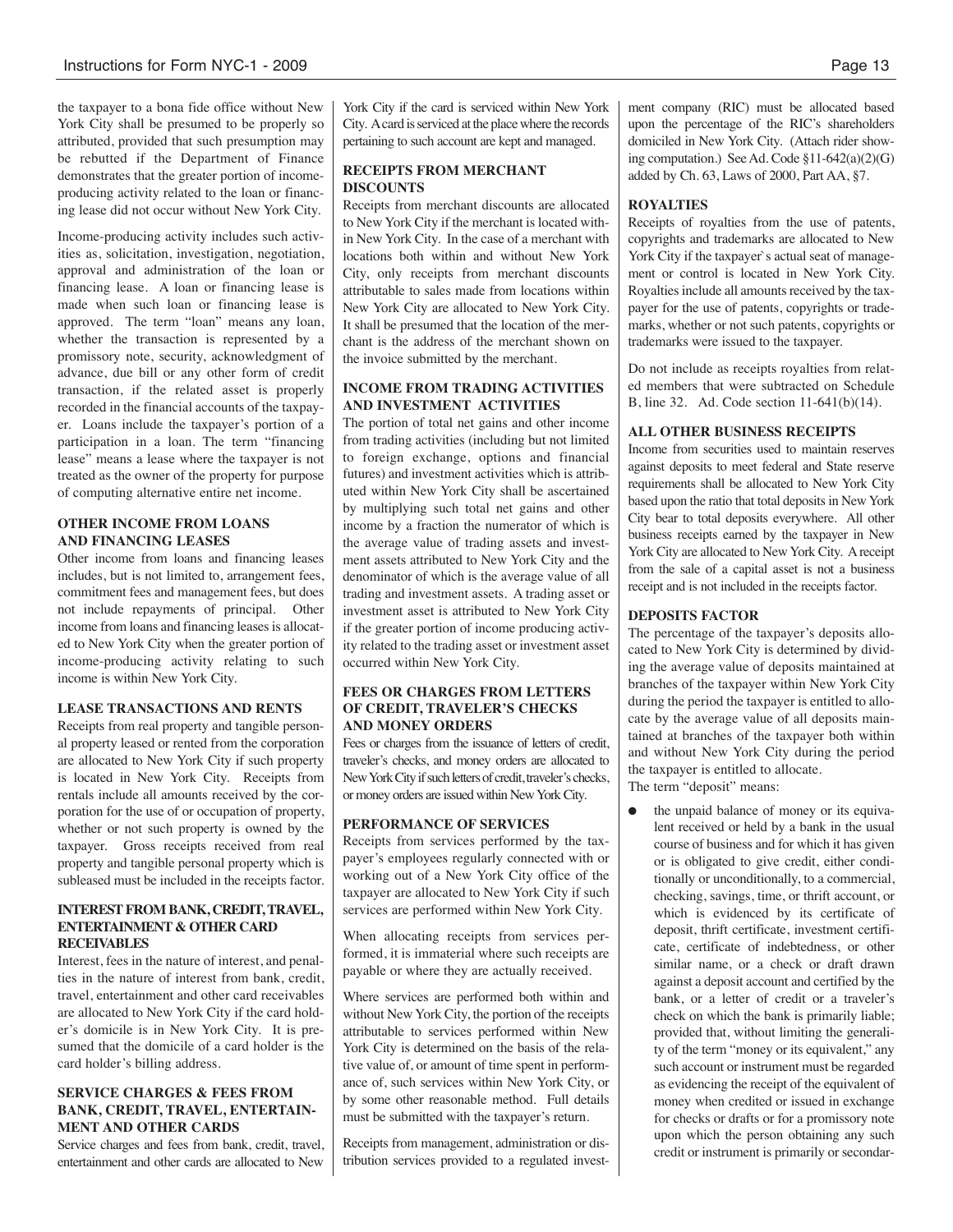ily liable, or for a charge against a deposit account, or in settlement of checks, drafts or other instruments forwarded to such bank for collection;

- trust funds received or held by such bank, whether held in the trust department or held or deposited in any other department of such bank;
- money received or held by a bank, or the credit given for money or its equivalent received or held by a bank, in the usual course of business for a special or specific purpose, regardless of the legal relationship thereby established, including, without being limited to, escrow funds, funds held as security for an obligation due to the bank or others(including funds held as dealers' reserves) or for securities loaned by the bank, funds deposited by a debtor to meet maturing obligations, funds deposited as advance payment on subscriptions to United States Government securities, funds held for distribution or purchase of securities, funds held to meet its acceptances or letters of credit, and withheld taxes; provided that there shall not be included funds which are received by the bank for immediate application to the reduction of an indebtedness to the receiving bank, or under condition that the receipt thereof immediately reduces or extinguishes such an indebtedness; and
- outstanding drafts (including advice or authorization to charge a bank's balance in another bank), cashier's checks, money orders, or other officer's checks issued in the usual course of business for any purpose, but not including those issued in payment for services, dividends, or purchases or other costs or expenses of the bank itself.

The term "maintained" refers to the branch of the taxpayer at which a deposit is properly booked.

Adeposit, the value of which at all times during the taxable year was less than \$100,000, that is booked by a taxpayer at a branch without New York City is presumed to be properly booked, provided that such presumption may be rebutted if the Department of Finance demonstrates that the greater portion of contact relating to the deposit did not occur at such branch. Where such presumption has been rebutted by the Department of Finance, the deposit shall be presumed to be maintained within NewYork City if the taxpayer had a branch within New York City at the time the deposit was booked. However, the taxpayer may rebut such presumption by demonstrating that the greater portion of contact relating to the deposit did occur at a branch outside New York City. Adeposit, the value of which at any time during the taxable year was \$100,000 or more, is considered to be properly booked at the branch with which it has a greater portion of contact.

In determining whether a deposit has a greater portion of contact with a particular branch, consideration is given to such activities as:

- whether the deposit account was opened at or transferred to that branch by or at the direction of the depositor or by a broker of deposits, regardless of where subsequent deposits or withdrawals may be made;
- whether employees regularly connected with that branch are primarily responsible for servicing the depositor's general banking and other financial needs;
- whether the deposit was solicited by an employee regularly connected with that branch, regardless of where such deposit was actually solicited;
- whether the terms governing the deposit were negotiated by employees regularly connected with that branch, regardless of where the negotiations were actually conducted; and
- whether essential records relating to the deposit are kept at that branch and whether the deposit is serviced at that branch.

The value of deposits maintained at branches of the taxpayer is the total of the amounts credited to depositors, including the amount of any interest so credited. The average value of deposits is to be computed on a daily basis. However, if the taxpayer's usual accounting practices do not permit the computation of average value on a daily basis, a computation on a weekly basis will be permitted. The Department of Finance will not permit the computation of average value of deposits on a basis less frequent than weekly, unless the taxpayer demonstrates that requiring it to use a weekly computation would produce an undue hardship.

#### **WEIGHTED FACTOR ALLOCATION FOR CERTAIN BANKING CORPORATIONS**

For tax years beginning on or after January 1, 2009, and before January 1, 2010, corporations that are 65% or more owned subsidiaries of banks and bank holding companies that are subject to tax under the Banking Corporation Tax as a result of Administrative Code section 11-  $640(a)(9)$ , and that substantially provide management, administrative, or distribution services to an investment company must weight the three factors as follows: 18% for payroll; 46% for receipts; and 36% for deposits. Those corporations using weighted factors must make the adjustments on Schedule G described below:

*Adjustments to Part 1 of Schedule G.* Corporations utilizing the weighted factors do not complete lines 3, 5, and 6

Corporations using the weighted factors complete the following worksheet. Enter the figures from lines 1c, 2m, and 4d, exactly as they appear on those lines (without percentage symbols).

# **WORKSHEET - PART 1**

| A. Enter figure from line 1c. A.                      |
|-------------------------------------------------------|
| B. Multiply line A by 18  B.                          |
| C. Enter figure from line 2m. C.                      |
| D. Multiply line C by $46 \dots D$ .                  |
| E. Enter figure from line 4d E.                       |
| F. Multiply line E by 36  F.                          |
| $G.$ Add lines $B, D$ , and $F \dots G$ .             |
| H. Divide line G by 100 if<br>no factors are missing. |
| If a factor is missing,                               |
| divide line G by the                                  |
| total of the weights of                               |

Enter the line H amount on line 7, on Schedule B, next to line 35, and on Schedule A, line 27.

*Adjustments to Part 3 of Schedule G.* Corporations utilizing the weighted factors do not complete lines 3, 5, and 6.

Corporations using the weighted factors complete the following worksheet. Enter the figures from lines 1c, 2m, and 4d, exactly as they appear on those lines (without percentage symbols).

# **WORKSHEET: PART 3**

the factors present. Round to four decimal places ................................. H.\_

| A. Enter figure from line 1c  A.                                                                                                                            |
|-------------------------------------------------------------------------------------------------------------------------------------------------------------|
| $B.$ Multiply line A by $18 \dots B$ .                                                                                                                      |
| $C$ . Enter figure from line $2m$ $C$ .                                                                                                                     |
|                                                                                                                                                             |
| D. Multiply line C by $46 \dots D$ .                                                                                                                        |
| E. Enter figure from line $4dE$ .                                                                                                                           |
| F. Multiply line E by 36  F.                                                                                                                                |
| $G.$ Add lines $B, D,$ and $FG$ .                                                                                                                           |
| H. Divide line G by 100 if<br>no factors are missing.<br>If a factor is missing,<br>divide line G by the<br>total of the weights of<br>the factors present. |
|                                                                                                                                                             |

Round to four decimal places ............... H.\_\_\_

Enter the line H amount on line 7, and on Schedule D, next to line 4.

#### **ALLOCATION PERCENTAGE FOR TAXPAYERS WITH AN IBF LOCATED IN NEW YORK STATE**

A corporation with an IBF located in New York State which *has not elected the IBF allocation method*, must, when computing its entire net income allocation percentage and its alternative